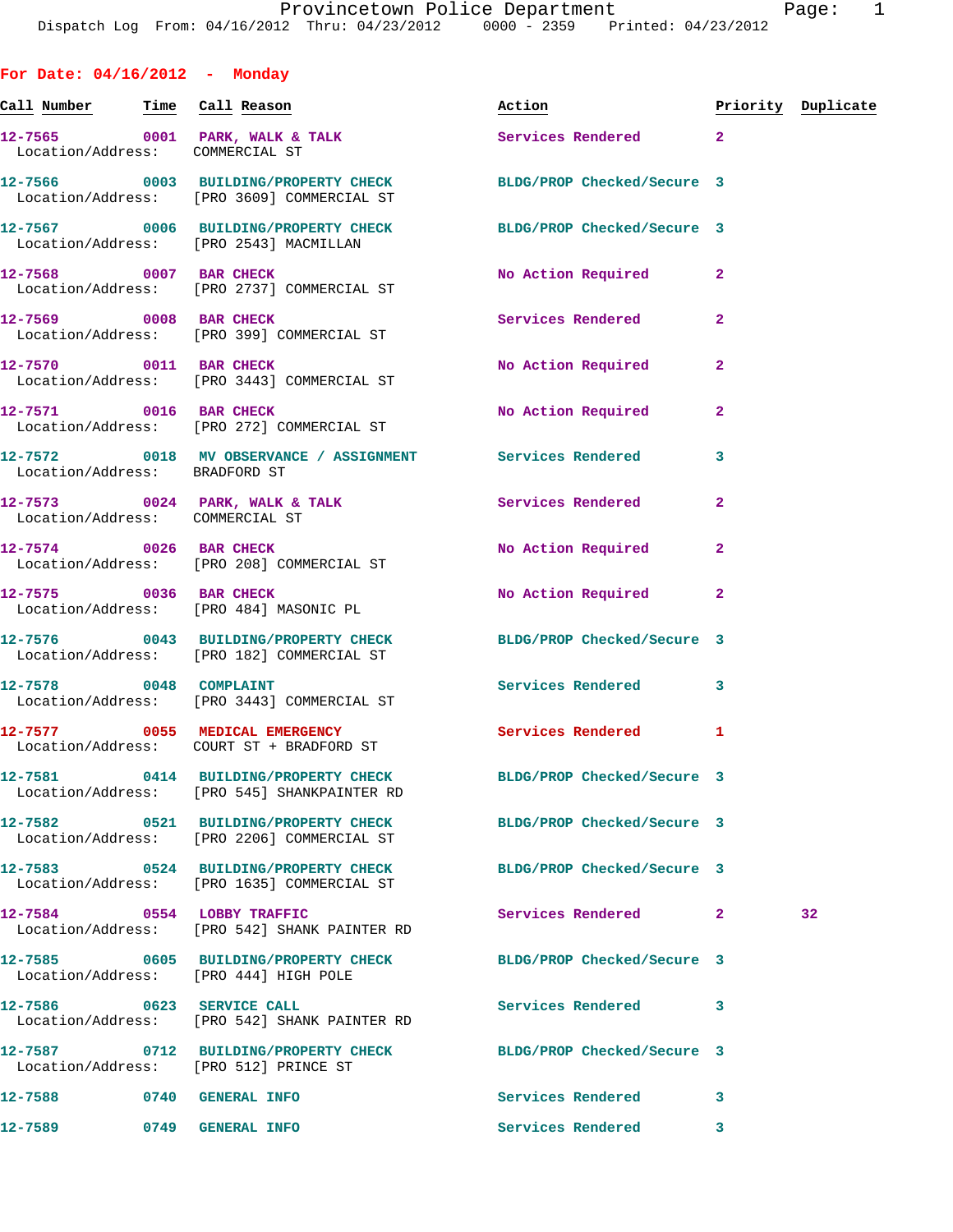| Location/Address: COMMERCIAL ST                                                   |                                   |                                                | 12-7590 0847 ANIMAL CALL/DEAD RABBIT Services Rendered 2    |                         |
|-----------------------------------------------------------------------------------|-----------------------------------|------------------------------------------------|-------------------------------------------------------------|-------------------------|
| 12-7591 0856 ALARM - GENERAL<br>Location/Address: [PRO 3193] COMMERCIAL ST        |                                   |                                                | False Alarm                                                 | 1                       |
| 12-7592 0919 BUILDING/PROPERTY CHECK<br>Location/Address: [PRO 3287] ROUTE 6      |                                   |                                                | No Action Required                                          | 3                       |
| 12-7593 0930 BUILDING/PROPERTY CHECK<br>Location/Address: [PRO 519] RACE POINT RD |                                   |                                                | No Action Required                                          | 3                       |
| $12 - 7594$ 0930 PARK, WALK & TALK<br>Location/Address: [PRO 2845] COMMERCIAL ST  |                                   |                                                | <b>No Action Required</b>                                   | $\mathbf{2}$            |
| 12-7608 0930 MV STOP<br>Location/Address: RACE POINT RD                           |                                   |                                                | <b>VERBAL WARNING</b>                                       | 3                       |
| Location/Address: [PRO 2521] ROUTE 6                                              |                                   |                                                | 12-7595 0938 MV OBSERVANCE / ASSIGNMENT Services Rendered 3 |                         |
| 12-7596 0956 MEDICAL EMERGENCY<br>Location/Address: [PRO 440] HARRY KEMP WAY      |                                   |                                                | Transported to Hospital 1                                   |                         |
| 12-7597 1005 MEDICAL EMERGENCY<br>Location/Address: [PRO 1437] TREMONT ST         |                                   |                                                | Transported to Hospital 1                                   |                         |
| 12-7598 1009 MEDICAL EMERGENCY<br>Location/Address: COMMERCIAL ST                 |                                   |                                                | Transported to Hospital 1                                   |                         |
| 12-7599 1118 MUTUAL AID A162<br>Location/Address: [PRO 1892] SHANK PAINTER RD     |                                   |                                                | Services Rendered                                           | $\overline{\mathbf{3}}$ |
| 12-7600 1131 HAZARDS/BRANCH IN ROAD<br>Location/Address: [PRO 57] BRADFORD ST     |                                   |                                                | Services Rendered                                           | $\mathbf{2}$            |
| 12-7601 1133 DPW CLEAN UP                                                         |                                   |                                                | Services Rendered                                           | 3                       |
| Location/Address: [PRO 2543] MACMILLAN WHARF<br>$12-7602$ 1206 PARK, WALK & TALK  |                                   |                                                | <b>Services Rendered</b>                                    | $\overline{2}$          |
| 12-7603 1219 ANIMAL CALL                                                          | Location: [PRO 3431] LOPES SQUARE |                                                | Services Rendered 2                                         |                         |
| Location/Address: [PRO 25] BRADFORD ST<br>12-7604 1226 MEDICAL EMERGENCY          |                                   |                                                | <b>Services Rendered</b>                                    | $\mathbf{1}$            |
| Location/Address: [PRO 542] SHANK PAINTER RD                                      |                                   | 12-7605 1248 MV ACCIDENT/HIT AND RUN SPOKEN TO |                                                             | 1                       |
| Location/Address: [PRO 542] SHANK PAINTER RD<br>12-7606 1328 COMPLAINT            |                                   |                                                | Services Rendered                                           | $\mathbf{3}$            |
| Location/Address: [PRO 1858] BRADFORD ST<br>12-7607 1329 COMPLAINT                |                                   |                                                | <b>Services Rendered</b>                                    | 3                       |
| 12-7609 1408 COMPLAINT                                                            | Location: [PRO 3431] LOPES SQUARE |                                                | Services Rendered 3                                         |                         |
| Location/Address: PRINCE ST + BRADFORD ST<br>12-7610 1512 ANIMAL ABUSE            |                                   |                                                | Services Rendered                                           | $\mathbf{2}$            |
| Location/Address: [PRO 165] COMMERCIAL ST                                         |                                   |                                                |                                                             |                         |
| 12-7611 1524 BUILDING/PROPERTY CHECK<br>Location/Address: [PRO 16] BRADFORD ST    |                                   |                                                | BLDG/PROP Checked/Secure 3                                  |                         |
| Location/Address: [PRO 542] SHANK PAINTER RD                                      |                                   |                                                | 12-7612 1542 LOST LICENSE AND GAS CARD Services Rendered 3  |                         |
| 12-7613 1543 BUILDING/PROPERTY CHECK                                              |                                   |                                                | BLDG/PROP Checked/Secure 3                                  |                         |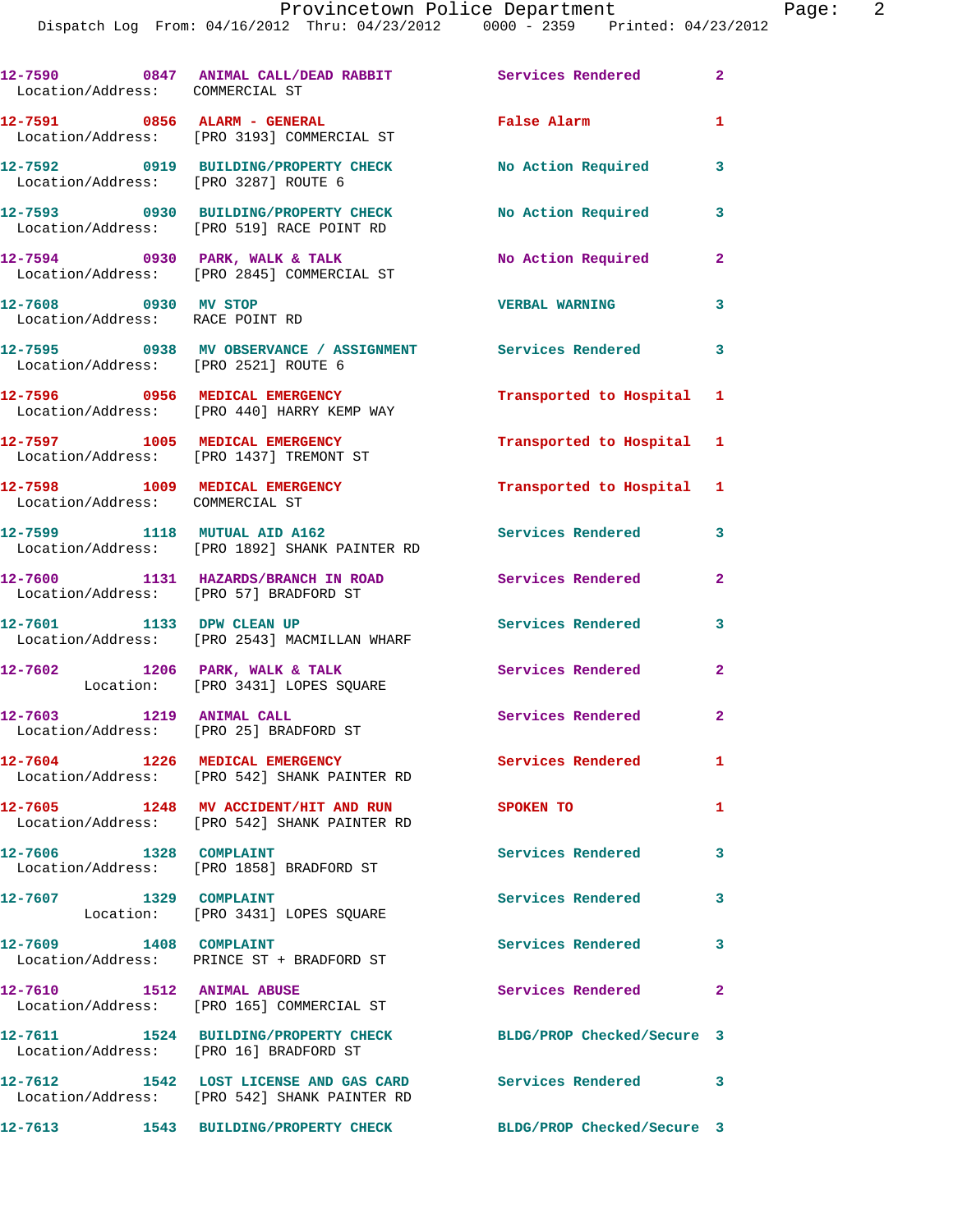|                                                              | Provincetown Police Department<br>Dispatch Log From: 04/16/2012 Thru: 04/23/2012 0000 - 2359 Printed: 04/23/2012 |                            |                         |
|--------------------------------------------------------------|------------------------------------------------------------------------------------------------------------------|----------------------------|-------------------------|
|                                                              | Location/Address: [PRO 2898] JEROME SMITH RD                                                                     |                            |                         |
|                                                              | 12-7614 1552 MV OBSERVANCE / ASSIGNMENT Services Rendered<br>Location/Address: BRADFORD ST + RYDER ST            |                            | 3                       |
| Location/Address: [PRO 1521] COURT ST                        | 12-7615 1559 MULCH SMOLDERING/EXTINGUISHED Services Rendered                                                     |                            | 3                       |
| 12-7616 1600 MV STOP                                         | Location/Address: [PRO 44] BRADFORD ST                                                                           | Citation/Warning Issued    | 3                       |
| Location/Address: [PRO 2521] ROUTE 6                         | 12-7617 1603 MV OBSERVANCE / ASSIGNMENT Services Rendered                                                        |                            | 3                       |
| 12-7618 1621 MV STOP                                         | Location: [PRO 3672] TOWN LINE                                                                                   | <b>VERBAL WARNING</b>      | 3                       |
|                                                              | 12-7619 1629 PARK, WALK & TALK<br>Location/Address: [PRO 105] COMMERCIAL ST                                      | Services Rendered          | 2                       |
| 12-7620 1643 DISORDERLY                                      | Location/Address: [PRO 399] COMMERCIAL ST                                                                        | SPOKEN TO                  | 2                       |
|                                                              | 12-7621 1648 FOUND ID CARD W/KEYS<br>Location/Address: [PRO 2483] COMMERCIAL ST                                  | <b>Services Rendered</b>   | 3                       |
| 12-7622 1650 MV STOP<br>Location/Address: SNAIL RD + ROUTE 6 |                                                                                                                  | <b>VERBAL WARNING</b>      | 3                       |
| 12-7623 1711 FOLLOW UP                                       | Location/Address: [PRO 269] COMMERCIAL ST                                                                        | <b>Services Rendered</b>   | $\overline{\mathbf{2}}$ |
|                                                              | 12-7624 1747 BUILDING/PROPERTY CHECK<br>Location/Address: [PRO 3317] CEMETERY RD                                 | BLDG/PROP Checked/Secure 3 |                         |
|                                                              | 12-7625 1752 COMPLAINT/INVESTIGATION Services Rendered<br>Location/Address: [PRO 290] COMMERCIAL ST              |                            | 3                       |
|                                                              | 12-7626 1910 MV OBSERVANCE / ASSIGNMENT Services Rendered<br>Location/Address: BRADFORD ST + RYDER ST            |                            | 3                       |
| 12-7627 1925 MV STOP                                         | Location/Address: [PRO 37] BRADFORD ST                                                                           | Citation/Warning Issued 3  |                         |
|                                                              | 12-7628 2026 BUILDING/PROPERTY CHECK Services Rendered<br>Location/Address: [PRO 2483] COMMERCIAL ST             |                            | 3                       |
| 12-7629 2032 BAR CHECK                                       | Location/Address: [PRO 399] COMMERCIAL ST                                                                        | LICENSING/NO ACTION        | 2                       |
| 12-7630 2039 BAR CHECK                                       | Location/Address: [PRO 3443] COMMERCIAL ST                                                                       | LICENSING/NO ACTION        | 2                       |
| Location/Address: [PRO 2513] ROUTE 6                         | 12-7631 2053 MV OBSERVANCE / ASSIGNMENT Services Rendered                                                        |                            | 3                       |
| 12-7632 2116 MV STOP                                         | Location: [PRO 3672] TOWN LINE                                                                                   | <b>VERBAL WARNING</b>      | 3                       |
|                                                              | 12-7633 2134 BUILDING/PROPERTY CHECK<br>Location/Address: [PRO 391] COMMERCIAL ST                                | <b>Services Rendered</b>   | 3                       |
|                                                              | 12-7634 2139 MV OBSERVANCE / ASSIGNMENT Services Rendered<br>Location/Address: BRADFORD ST + HOWLAND ST          |                            | 3                       |
| 12-7635 2143 MV STOP                                         | Location/Address: HANCOCK ST + BRADFORD ST                                                                       | <b>VERBAL WARNING</b>      | 3                       |
|                                                              | 12-7636 2147 FIRE, STRUCTURE<br>Location/Address: [PRO 357] COMMERCIAL ST                                        | Extinguished               | 1                       |

Page: 3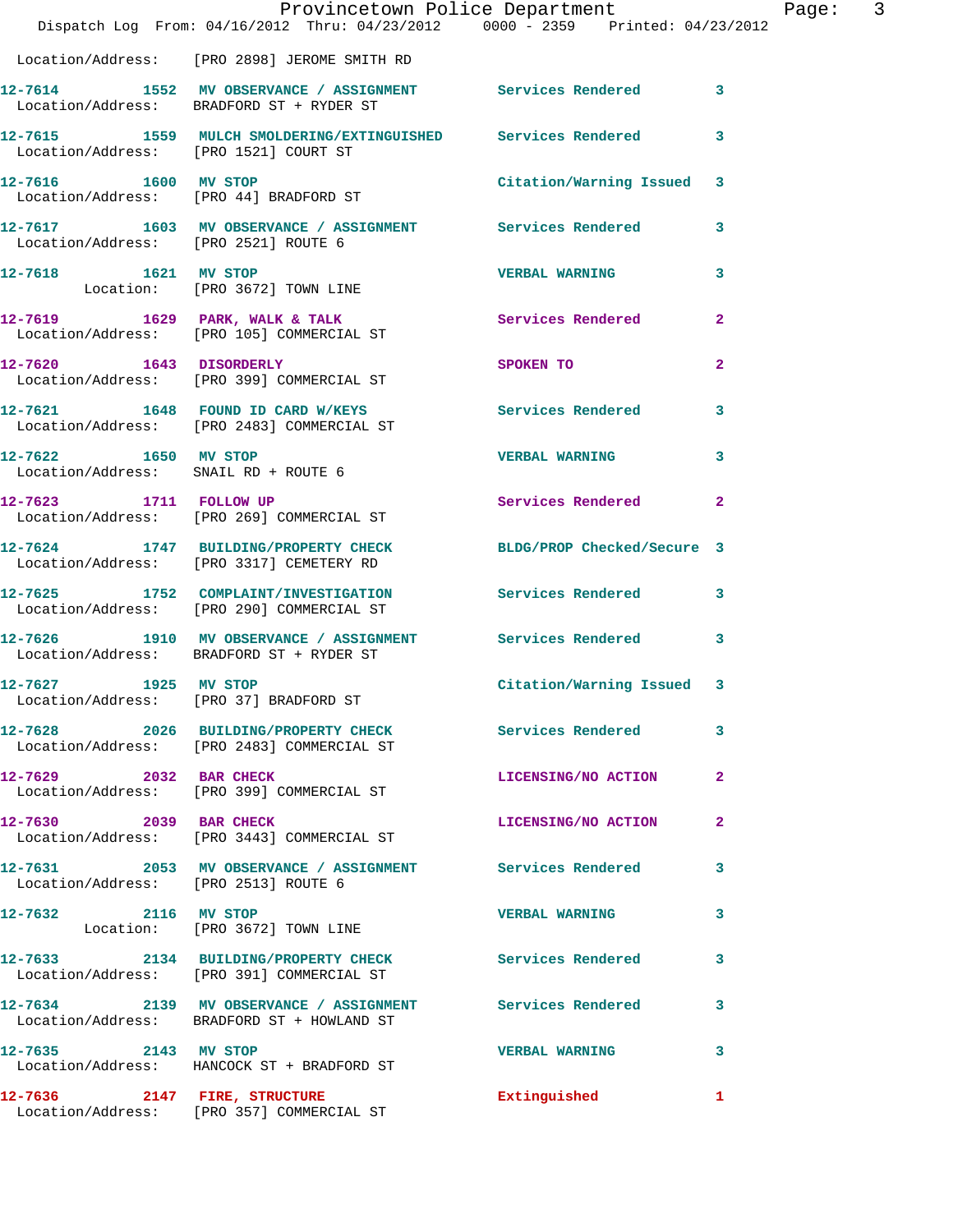|                                        | Dispatch Log From: 04/16/2012 Thru: 04/23/2012 0000 - 2359 Printed: 04/23/2012                                | Provincetown Police Department |              | Page: $4$ |  |
|----------------------------------------|---------------------------------------------------------------------------------------------------------------|--------------------------------|--------------|-----------|--|
|                                        |                                                                                                               |                                |              |           |  |
|                                        |                                                                                                               | Could Not Locate               | $\mathbf{3}$ |           |  |
|                                        | $12-7637$ 2227 ALARM - GENERAL<br>Location/Address: [PRO 43] BRADFORD ST                                      | False Alarm                    | $\mathbf{1}$ |           |  |
| 12-7639 2230 GENERAL INFO              |                                                                                                               | <b>Services Rendered</b>       | 3            |           |  |
| 12-7640 2310 MV STOP                   | Location/Address: [PRO 94] BRADFORD ST                                                                        | <b>VERBAL WARNING</b>          | 3            |           |  |
|                                        | 12-7641 2316 BUILDING/PROPERTY CHECK Services Rendered<br>Location/Address: [PRO 440] HARRY KEMP WAY          |                                | 3            |           |  |
|                                        | 12-7642 2317 BUILDING/PROPERTY CHECK BLDG/PROP Checked/Secure 3<br>Location/Address: [PRO 1638] COMMERCIAL ST |                                |              |           |  |
|                                        | 12-7643 2319 BAR CHECK<br>Location/Address: [PRO 2737] COMMERCIAL ST                                          | <b>Services Rendered</b>       | $\mathbf{2}$ |           |  |
|                                        |                                                                                                               |                                | 3            |           |  |
|                                        | 12-7645 2328 MV STOP 2008 2009 2009 2328 MV STOP<br>Location: [PRO 3431] LOPES SQUARE BY THE COMFORT STATION  |                                | 3            |           |  |
|                                        | 12-7646 2343 MV STOP<br>Location/Address: ATLANTIC AVE + BRADFORD ST                                          | <b>VERBAL WARNING</b>          | 3            |           |  |
|                                        | 12-7647 2348 MV STOP<br>Location/Address: FRANKLIN ST + BRADFORD ST                                           | <b>VERBAL WARNING</b>          | 3            |           |  |
| Location/Address: [PRO 94] BRADFORD ST | $12 - 7648$ 2359 MV STOP/O.U.I.                                                                               | Arrest(s) Made                 | 3            |           |  |

Refer To Arrest: 12-55-AR

## **For Date: 04/17/2012 - Tuesday**

|                          | 12-7649 0016 INFO SERVICES - LOBBY Services Rendered 2<br>Location/Address: [PRO 542] SHANK PAINTER RD                                                         |                   |                         | 25 |
|--------------------------|----------------------------------------------------------------------------------------------------------------------------------------------------------------|-------------------|-------------------------|----|
|                          | 12-7650 0138 BUILDING/PROPERTY CHECK BLDG/PROP Checked/Secure 3<br>Location/Address: [PRO 444] HIGH POLE                                                       |                   |                         |    |
|                          | 12-7651 0225 BUILDING/PROPERTY CHECK BLDG/PROP Checked/Secure 3<br>Location/Address: [PRO 519] RACE POINT RD                                                   |                   |                         |    |
|                          | 12-7652 0234 BUILDING/PROPERTY CHECK BLDG/PROP Checked/Secure 3<br>Location/Address: [PRO 3287] ROUTE 6                                                        |                   |                         |    |
|                          | 12-7653 0502 BUILDING/PROPERTY CHECK BLDG/PROP Checked/Secure 3<br>Location/Address: [PRO 2206] COMMERCIAL ST                                                  |                   |                         |    |
|                          | 12-7654 0511 MV STOP 120 2008 2009 2009 2010 2021 2030 2040 2050 2061 2072 2080 2091 2009 2010 2021 2022 2023<br>Location/Address: [PRO 3296] SHANK PAINTER RD |                   | 3                       |    |
|                          | 12-7655 0527 BUILDING/PROPERTY CHECK Services Rendered<br>Location/Address: [PRO 3259] MACMILLAN                                                               |                   | 3                       |    |
|                          | 12-7656 0721 GENERAL INFO/ROAD CLOSURE Services Rendered                                                                                                       |                   | 3                       |    |
|                          | 12-7657 0733 GENERAL INFO                                                                                                                                      | Services Rendered | 3                       |    |
|                          | 12-7660 0804 PHONE SCAM<br>Location/Address: [PRO 710] BRADFORD ST                                                                                             | Services Rendered | $\overline{\mathbf{3}}$ |    |
|                          | 12-7658 0806 BUILDING/PROPERTY CHECK BLDG/PROP Checked/Secure 3<br>Location/Address: [PRO 571] ALDEN ST                                                        |                   |                         |    |
| 12-7659 0811 MV ACCIDENT |                                                                                                                                                                | SPOKEN TO         | $\mathbf{1}$            |    |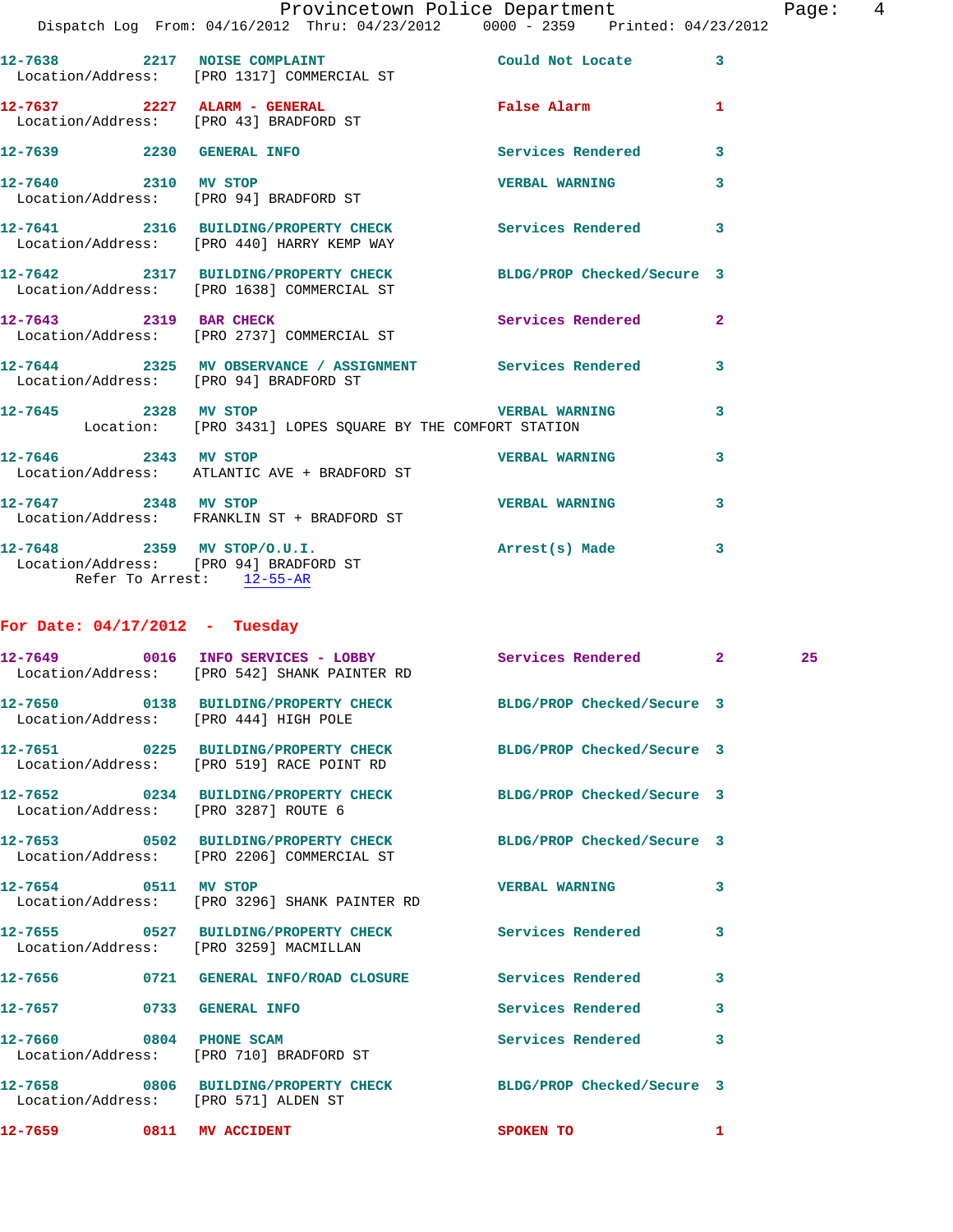|                                      | Dispatch Log From: 04/16/2012 Thru: 04/23/2012 0000 - 2359 Printed: 04/23/2012                               | Provincetown Police Department | Page: 5                 |
|--------------------------------------|--------------------------------------------------------------------------------------------------------------|--------------------------------|-------------------------|
|                                      | Location/Address: MILLER HILL RD + BRADFORD ST                                                               |                                |                         |
|                                      | 12-7661 0847 BUILDING/PROPERTY CHECK BLDG/PROP Checked/Secure 3<br>Location/Address: [PRO 3318] CEMETERY RD  |                                |                         |
| Location/Address: [PRO 3287] ROUTE 6 | 12-7662 0902 BUILDING/PROPERTY CHECK BLDG/PROP Checked/Secure 3                                              |                                |                         |
|                                      | 12-7663 0907 PARK, WALK & TALK 3 Services Rendered 2<br>Location/Address: [PRO 516] RACE POINT RD            |                                |                         |
| Location/Address: COMMERCIAL ST      | 12-7664 0942 LOW HANGING WIRES Services Rendered 2                                                           |                                |                         |
|                                      | 12-7665 0947 SPRINKLER WORK                                                                                  | Services Rendered 3            |                         |
|                                      | $12-7666$ 1002 PARK, WALK & TALK<br>Location/Address: [PRO 516] RACE POINT RD                                | No Action Required 2           |                         |
|                                      | 12-7667 1017 ASSIST CITIZEN/REASSURANCE CK Services Rendered 3<br>Location/Address: [PRO 3632] COMMERCIAL ST |                                |                         |
| Location/Address: [PRO 3287] ROUTE 6 | 12-7668 1021 COMPLAINT                                                                                       | Services Rendered 3            |                         |
|                                      | 12-7669 1054 BUILDING/PROPERTY CHECK BLDG/PROP Checked/Secure 3<br>Location/Address: [PRO 3317] CEMETERY RD  |                                |                         |
|                                      | 12-7672 1056 STOLEN CLOTHES<br>Location/Address: [PRO 338] SHANK PAINTER RD                                  | Services Rendered 3            |                         |
|                                      | 12-7670 1100 ANIMAL CALL<br>Location/Address: [PRO 3004] BRADFORD ST                                         | SPOKEN TO                      | $\mathbf{2}$            |
|                                      | 12-7671 1102 PARK, WALK & TALK 11 Services Rendered<br>Location/Address: [PRO 515] RACE POINT RD             |                                | $\overline{2}$          |
|                                      | $12 - 7673$ 1127 PARK, WALK & TALK<br>Location/Address: [PRO 105] COMMERCIAL ST                              | Services Rendered              | $\mathbf{2}$            |
|                                      | 12-7674 1140 POSSIBLE DOG ADAPTION Services Rendered 2<br>Location/Address: [PRO 516] RACE POINT RD          |                                |                         |
| 12-7675 1154 MV STOP                 | Location/Address: [PRO 2500] COMMERCIAL ST                                                                   | Citation/Warning Issued 3      |                         |
| 12-7676 1200 MV STOP                 | Location/Address: [PRO 2512] JEROME SMITH RD                                                                 | <b>VERBAL WARNING</b>          | 3                       |
|                                      | 12-7677 1204 MV OBSERVANCE / ASSIGNMENT Services Rendered 3<br>Location/Address: [PRO 2512] JEROME SMITH RD  |                                |                         |
| 12-7678 1223 MV STOP                 | Location/Address: [PRO 2512] JEROME SMITH RD                                                                 | Services Rendered              | 3                       |
|                                      | 12-7679 1301 PARK, WALK & TALK (NO Action Required Location/Address: [PRO 2543] MACMILLAN                    |                                | $\mathbf{2}$            |
|                                      | 12-7680 1315 LOST BRACLET<br>Location/Address: [PRO 542] SHANK PAINTER RD                                    | Services Rendered              | $\overline{\mathbf{3}}$ |
| Location/Address: [PRO 2513] ROUTE 6 | 12-7681 1332 ANIMAL CALL/DEAD TURKEY GONE ON ARRIVAL                                                         |                                | $\mathbf{2}$            |
|                                      | 12-7682 1341 HARASSMENT EMAILS<br>Location/Address: [PRO 542] SHANK PAINTER RD                               | <b>SPOKEN TO</b>               | $\mathbf{2}$            |
| Location/Address: DEWEY AVE          | 12-7683 1403 MEDICAL EMERGENCY/911 1 Transported to Hospital 1                                               |                                |                         |
|                                      | 12-7684 1425 PARK, WALK & TALK                                                                               | Services Rendered 2            |                         |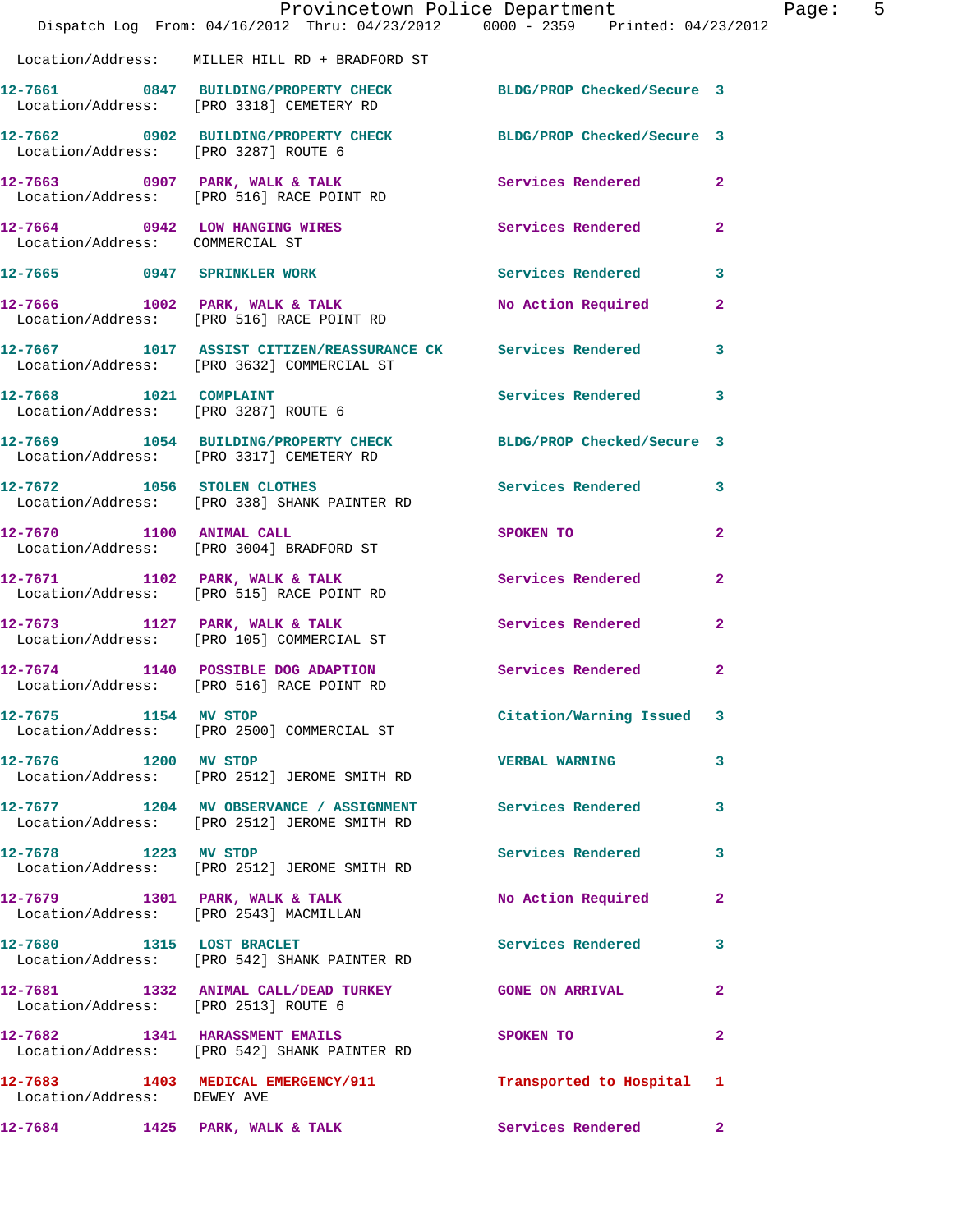|                                                              | Provincetown Police Department<br>Dispatch Log From: 04/16/2012 Thru: 04/23/2012 0000 - 2359 Printed: 04/23/2012 |                            |              | Page: 6 |  |
|--------------------------------------------------------------|------------------------------------------------------------------------------------------------------------------|----------------------------|--------------|---------|--|
| Location/Address: [PRO 3287] ROUTE 6                         |                                                                                                                  |                            |              |         |  |
|                                                              | 12-7685 1539 PARK, WALK & TALK<br>Location/Address: [PRO 569] WINSLOW ST                                         | Services Rendered 2        |              |         |  |
| Location/Address: [PRO 564] BAYBERRY                         | 12-7686 1559 BUILDING/PROPERTY CHECK Services Rendered 3                                                         |                            |              |         |  |
| Location/Address: [PRO 2521] ROUTE 6                         | 12-7687 1645 MV OBSERVANCE / ASSIGNMENT Services Rendered 3                                                      |                            |              |         |  |
|                                                              | 12-7688 1709 MV OBSERVANCE / ASSIGNMENT Services Rendered 3<br>Location/Address: BRADFORD ST + RYDER ST          |                            |              |         |  |
| 12-7689 1714 MV STOP                                         | Location/Address: [PRO 3004] BRADFORD ST                                                                         | No Action Required 3       |              |         |  |
|                                                              | 12-7690 1735 MV STOP<br>Location/Address: [PRO 204] COMMERCIAL ST                                                | Citation/Warning Issued 3  |              |         |  |
|                                                              | 12-7691 1819 MEDICAL EMERGENCY 1 PATIENT REFUSAL 1<br>Location/Address: [PRO 3222] ALDEN ST                      |                            |              |         |  |
|                                                              | 12-7692 1832 191 OUT OF TOWN                                                                                     | Services Rendered 3        |              |         |  |
| Location/Address: [PRO 2] ALDEN ST                           | 12-7693 1905 BUILDING/PROPERTY CHECK BLDG/PROP Checked/Secure 3                                                  |                            |              |         |  |
| 12-7694 1907 MV COMPLAINT<br>Location/Address: RACE POINT RD |                                                                                                                  | Could Not Locate 2         |              | 1       |  |
| 12-7695 1939 MV STOP                                         | Location/Address: SNAIL RD + ROUTE 6                                                                             | Citation/Warning Issued 3  |              |         |  |
| Location/Address: [PRO 2513] ROUTE 6                         | 12-7696 1957 MV OBSERVANCE / ASSIGNMENT Services Rendered 3                                                      |                            |              |         |  |
|                                                              | 12-7697 2003 MV OBSERVANCE / ASSIGNMENT Services Rendered 3<br>Location/Address: [PRO 3257] SHANKPAINTER RD      |                            |              |         |  |
|                                                              | 12-7698 2028 MV STOP<br>Location/Address: [PRO 42] BRADFORD ST                                                   | Citation/Warning Issued 3  |              |         |  |
|                                                              | 12-7699 2038 MV OBSERVANCE / ASSIGNMENT Services Rendered<br>Location/Address: [PRO 2577] BRADFORD ST            |                            | 3            |         |  |
|                                                              | 12-7700 2045 PARK, WALK & TALK<br>Location/Address: [PRO 539] SHANKPAINTER RD                                    | Services Rendered          | $\mathbf{2}$ |         |  |
| 12-7701 2045 MV STOP                                         | Location/Address: [PRO 2391] BRADFORD ST                                                                         | Citation/Warning Issued 3  |              |         |  |
| 12-7702 2102 MV STOP                                         | Location/Address: ANTHONY ST + BRADFORD ST                                                                       | Citation/Warning Issued 3  |              |         |  |
| 12-7703 2118 MV STOP                                         | Location/Address: BRADFORD ST + STANDISH ST                                                                      | VERBAL WARNING 3           |              |         |  |
|                                                              | 12-7704 2128 BUILDING/PROPERTY CHECK BLDG/PROP Checked/Secure 3<br>Location/Address: [PRO 175] COMMERCIAL ST     |                            |              |         |  |
|                                                              | 12-7705 2157 BUILDING/PROPERTY CHECK BLDG/PROP Checked/Secure 3<br>Location/Address: [PRO 530] SHANKPAINTER RD   |                            |              |         |  |
|                                                              | 12-7706 2202 BUILDING/PROPERTY CHECK<br>Location/Address: [PRO 306] COMMERCIAL ST                                | BLDG/PROP Checked/Secure 3 |              |         |  |
|                                                              | 12-7707 2214 BUILDING/PROPERTY CHECK BLDG/PROP Checked/Secure 3<br>Location/Address: [PRO 519] RACE POINT RD     |                            |              |         |  |
| 12-7708                                                      | <b>2244 GENERAL INFO</b>                                                                                         | No Action Required         | 3            |         |  |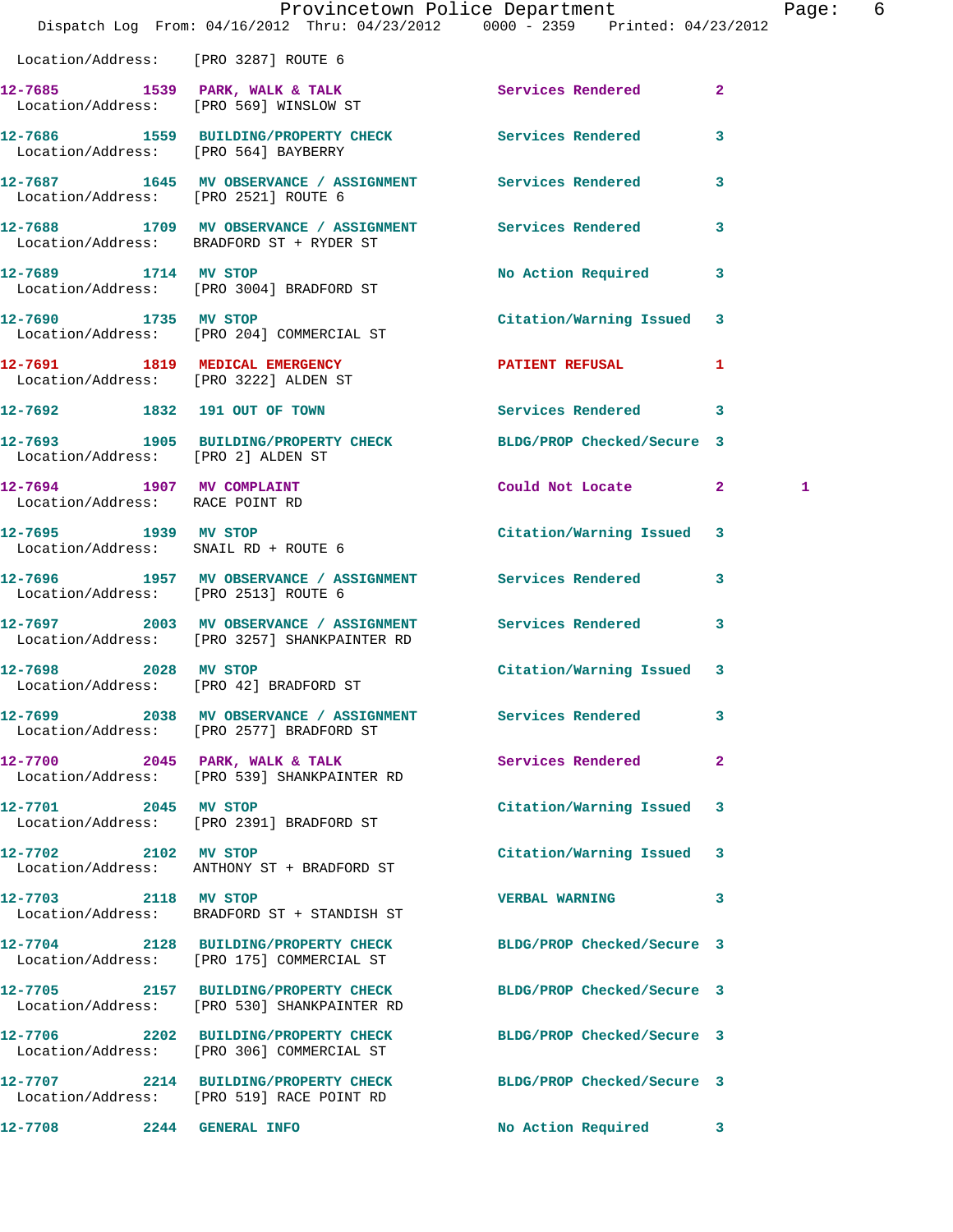|                                                    | Dispatch Log From: 04/16/2012 Thru: 04/23/2012 0000 - 2359 Printed: 04/23/2012                                 | Provincetown Police Department Page: 7 |              |    |  |
|----------------------------------------------------|----------------------------------------------------------------------------------------------------------------|----------------------------------------|--------------|----|--|
|                                                    | 12-7709 2313 BUILDING/PROPERTY CHECK Services Rendered 3<br>Location/Address: [PRO 3259] MACMILLAN             |                                        |              |    |  |
|                                                    | 12-7710 2325 BAR CHECK Services Rendered 2<br>Location/Address: [PRO 3443] COMMERCIAL ST                       |                                        |              |    |  |
| Location: DUART'S LOT                              | 12-7711 2333 MV OBSERVANCE / ASSIGNMENT Services Rendered 3                                                    |                                        |              |    |  |
|                                                    | 12-7712 2345 BUILDING/PROPERTY CHECK BLDG/PROP Checked/Secure 3<br>Location/Address: [PRO 545] SHANKPAINTER RD |                                        |              |    |  |
| For Date: $04/18/2012$ - Wednesday                 |                                                                                                                |                                        |              |    |  |
|                                                    | 12-7713 0033 LOBBY TRAFFIC<br>Location/Address: [PRO 542] SHANK PAINTER RD                                     | Services Rendered 2                    |              | 20 |  |
|                                                    | 12-7714 0037 ALARM - GENERAL<br>Location/Address: [PRO 3374] COMMERCIAL ST                                     | False Alarm 1                          |              |    |  |
|                                                    | 12-7715 0058 BUILDING/PROPERTY CHECK Services Rendered<br>Location/Address: [PRO 175] COMMERCIAL ST            |                                        | 3            |    |  |
| Location/Address: BRADFORD ST                      | 12-7716 0113 MV OBSERVANCE / ASSIGNMENT Services Rendered 3                                                    |                                        |              |    |  |
|                                                    | 12-7717 0142 BUILDING/PROPERTY CHECK Services Rendered 3<br>Location/Address: [PRO 488] MAYFLOWER ST           |                                        |              |    |  |
|                                                    | 12-7718 0159 BUILDING/PROPERTY CHECK BLDG/PROP Checked/Secure 3<br>Location/Address: [PRO 3287] ROUTE 6        |                                        |              |    |  |
|                                                    | 12-7719 0246 BUILDING/PROPERTY CHECK BLDG/PROP Checked/Secure 3<br>Location/Address: [PRO 2206] COMMERCIAL ST  |                                        |              |    |  |
|                                                    | 12-7720 0506 BUILDING/PROPERTY CHECK BLDG/PROP Checked/Secure 3<br>Location/Address: [PRO 1638] COMMERCIAL ST  |                                        |              |    |  |
|                                                    | 12-7721 0511 SUSPICIOUS ACTIVITY<br>Location/Address: [PRO 1874] FRANKLIN ST                                   | Services Rendered 2                    |              |    |  |
|                                                    | 12-7722 0521 BUILDING/PROPERTY CHECK Services Rendered 3<br>Location/Address: [PRO 530] SHANKPAINTER RD        |                                        |              |    |  |
| Location/Address: ROUTE 6                          | 12-7723 0526 MV OBSERVANCE / ASSIGNMENT Services Rendered 3                                                    |                                        |              |    |  |
|                                                    | 12-7724 0720 TRAFFIC CONTROL-DETAIL Services Rendered 3<br>Location/Address: [PRO 155] COMMERCIAL ST           |                                        |              |    |  |
| Location/Address: [PRO 571] ALDEN ST               | 12-7725 0738 BUILDING/PROPERTY CHECK BLDG/PROP Checked/Secure 3                                                |                                        |              |    |  |
|                                                    | 12-7726 0801 DISTURBANCE<br>Location/Address: [PRO 3004] BRADFORD ST                                           | SPOKEN TO AND THE SPOKEN TO            | $\mathbf{1}$ |    |  |
|                                                    | 12-7727 0815 PARK, WALK & TALK No Action Required 2<br>Location/Address: [PRO 3287] ROUTE 6                    |                                        |              |    |  |
| Location/Address: ROUTE 6                          | 12-7728 0823 MV OBSERVANCE / ASSIGNMENT No Action Required 3                                                   |                                        |              |    |  |
| Location/Address: BRADFORD ST                      | 12-7729 0831 TRAFFIC CONTROL No Action Required 3                                                              |                                        |              |    |  |
| 12-7730 0848 MV STOP<br>Location/Address: SNAIL RD |                                                                                                                | <b>VERBAL WARNING</b>                  | 3            |    |  |
|                                                    | 12-7731 0854 BUILDING/PROPERTY CHECK BLDG/PROP Checked/Secure 3                                                |                                        |              |    |  |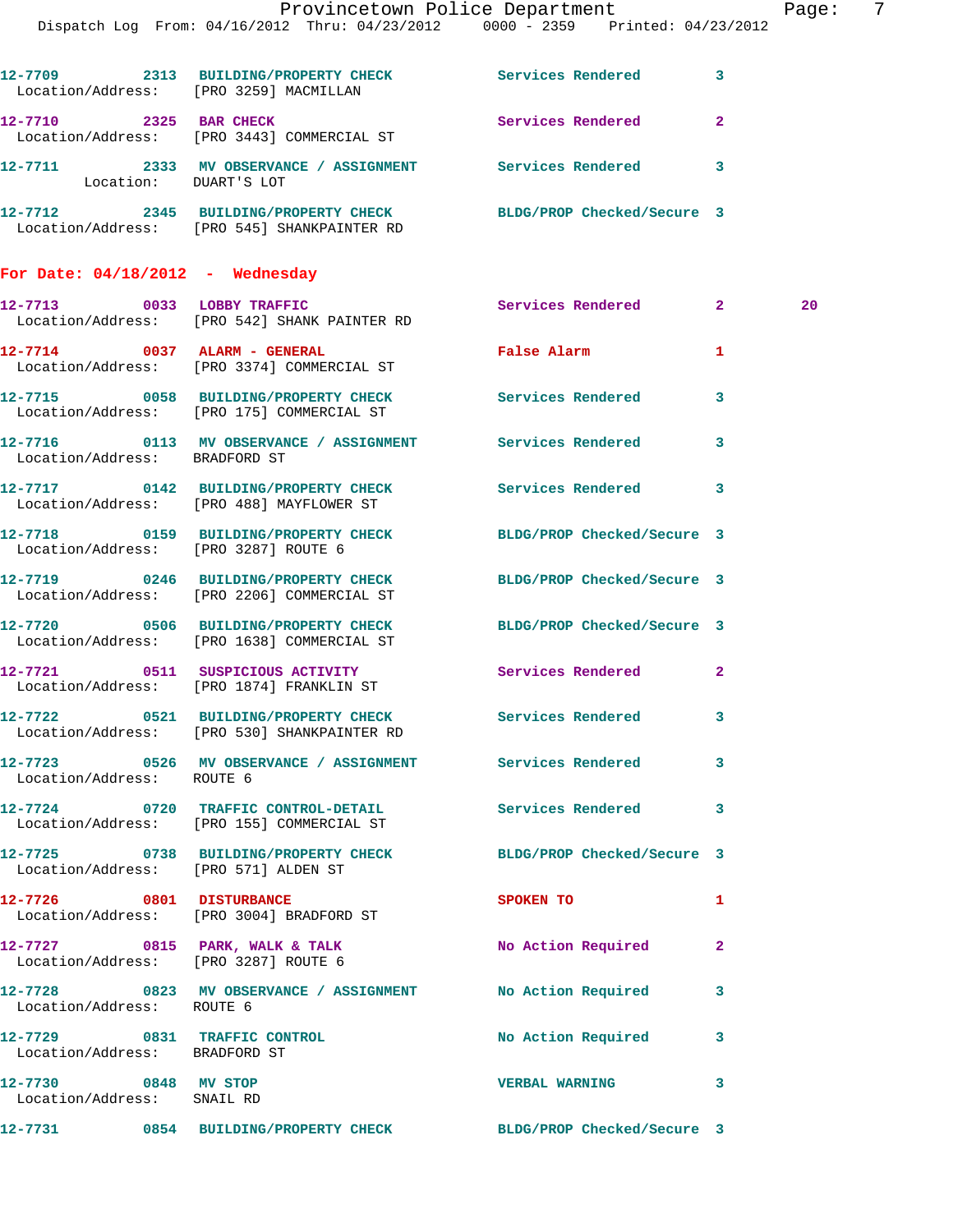|                                                               | Dispatch Log From: 04/16/2012 Thru: 04/23/2012 0000 - 2359 Printed: 04/23/2012                                  | Provincetown Police Department |                         | Page: 8 |  |
|---------------------------------------------------------------|-----------------------------------------------------------------------------------------------------------------|--------------------------------|-------------------------|---------|--|
|                                                               | Location/Address: [PRO 2898] JEROME SMITH RD                                                                    |                                |                         |         |  |
| Location/Address: JEROME SMITH RD                             | 12-7732 0854 MV OBSERVANCE / ASSIGNMENT No Action Required 3                                                    |                                |                         |         |  |
|                                                               | 12-7733 0912 BUILDING/PROPERTY CHECK BLDG/PROP Checked/Secure 3<br>Location/Address: [PRO 3318] CEMETERY RD     |                                |                         |         |  |
|                                                               | 12-7734 0915 BUILDING/PROPERTY CHECK BLDG/PROP Checked/Secure 3<br>Location/Address: [PRO 2543] MACMILLAN WHARF |                                |                         |         |  |
|                                                               | 12-7735 0916 BUILDING/PROPERTY CHECK BLDG/PROP Checked/Secure 3<br>Location/Address: [PRO 526] RYDER ST EXT     |                                |                         |         |  |
| 12-7736 0922 MV STOP<br>Location/Address: SNAIL RD            |                                                                                                                 | VERBAL WARNING 3               |                         |         |  |
|                                                               | 12-7737 0927 MV OBSERVANCE / ASSIGNMENT No Action Required 3<br>Location/Address: SNAIL RD                      |                                |                         |         |  |
| 12-7738 0937 MV STOP<br>Location/Address: SNAIL RD            |                                                                                                                 | <b>VERBAL WARNING</b>          | 3                       |         |  |
|                                                               | 12-7739 0938 BUILDING/PROPERTY CHECK BLDG/PROP Checked/Secure 3<br>Location/Address: [PRO 3317] CEMETERY RD     |                                |                         |         |  |
| 12-7740 0945 MV STOP<br>Location/Address: SNAIL RD            |                                                                                                                 | <b>VERBAL WARNING</b>          | 3                       |         |  |
| 12-7741 0957 MV STOP<br>Location/Address: SNAIL RD            |                                                                                                                 | <b>VERBAL WARNING</b>          | $\overline{\mathbf{3}}$ |         |  |
| 12-7742 1000 ANIMAL<br>Location/Address: [OT] DENNIS PD       |                                                                                                                 | No Action Required             | $\mathbf{2}$            |         |  |
| 12-7743 1013 ANIMAL CALL<br>Location/Address: GOOD TEMPLAR PL |                                                                                                                 | Services Rendered              | $\mathbf{2}$            |         |  |
|                                                               | 12-7744 1015 TRAFFIC CONTROL<br>Location/Address: COMMERCIAL ST + GOSNOLD ST                                    | No Action Required 3           |                         |         |  |
| 12-7745                                                       | 1040 ASSIST AGENCY / MUTUAL AID Taken/Referred to Other 3<br>Location/Address: NICKERSON ST + BRADFORD ST       |                                |                         |         |  |
| Location/Address: ALDEN ST                                    | 12-7746 1054 PARKING COMPLAINT / GENERAL No Action Required 3                                                   |                                |                         |         |  |
|                                                               | 12-7747 1102 RESTRAINING ORDER<br>Location/Address: [PRO 542] SHANK PAINTER RD                                  | No Action Required 2           |                         |         |  |
|                                                               | 12-7748 1104 BUILDING/PROPERTY CHECK BLDG/PROP Checked/Secure 3<br>Location/Address: [PRO 2206] COMMERCIAL ST   |                                |                         |         |  |
|                                                               | 12-7750 1106 TRAFFIC CONTROL<br>Location/Address: NICKERSON ST + BRADFORD ST                                    | No Action Required 3           |                         |         |  |
|                                                               | 12-7751 1122 ASSIST CITIZEN/COURT HEARING Services Rendered<br>Location/Address: [PRO 542C] SHANK PAINTER RD    |                                | 3                       |         |  |
|                                                               | 12-7752 1124 PARK, WALK & TALK<br>Location: [PRO 3431] LOPES SQUARE                                             | No Action Required 2           |                         |         |  |
|                                                               | 12-7749 1128 MV OBSERVANCE / ASSIGNMENT Services Rendered<br>Location/Address: HARRY KEMP WAY + AUNT SUKEYS WAY |                                | 3                       |         |  |
|                                                               | 12-7753 1128 MV DISABLED<br>Location/Address: [PRO 2490] PROVINCELANDS RD                                       | No Action Required 2           |                         |         |  |
| 12-7754 1310 MV STOP                                          | Location/Address: [PRO 94] BRADFORD ST                                                                          | <b>VERBAL WARNING</b>          | 3                       |         |  |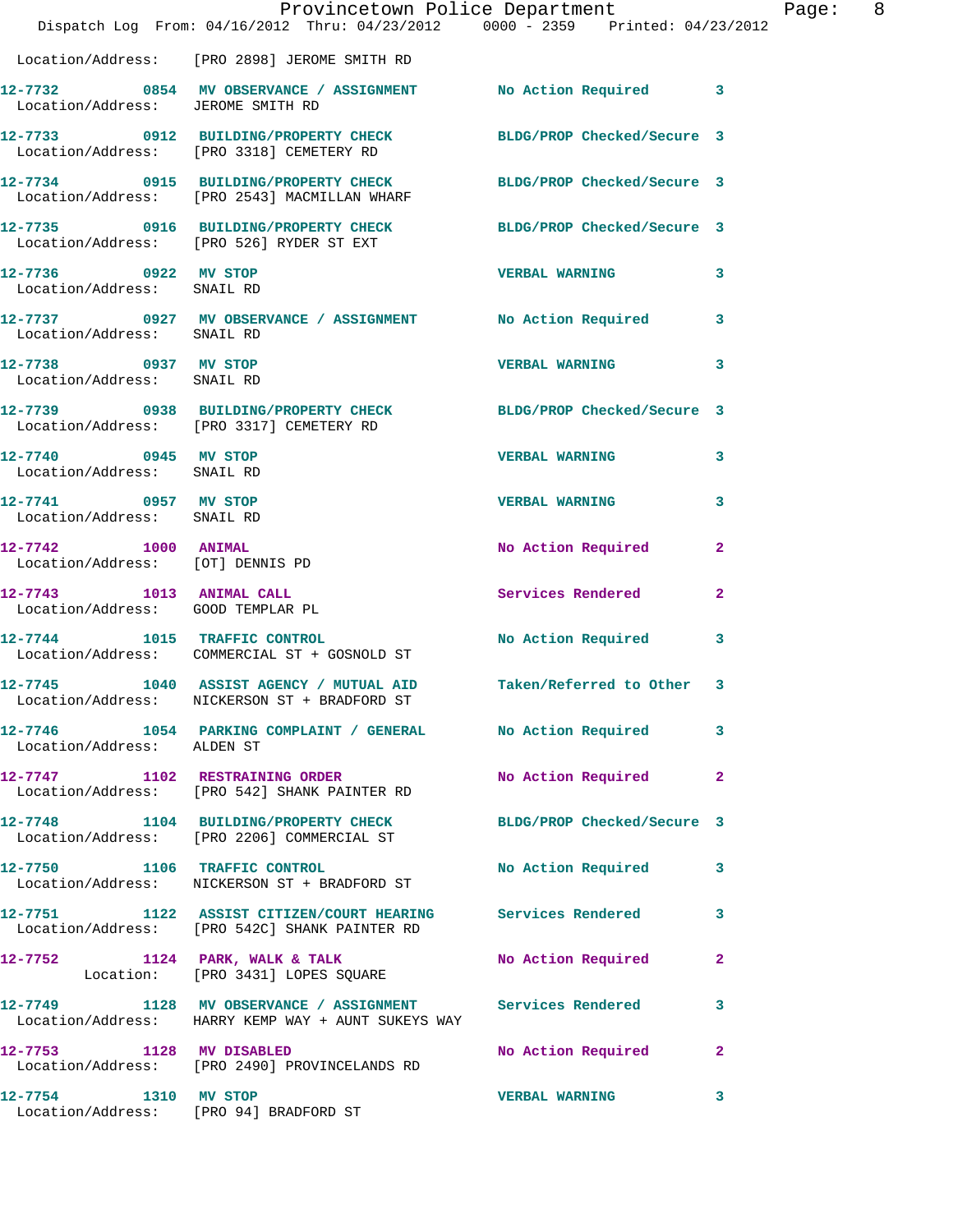|                                                          | Provincetown Police Department<br>Dispatch Log From: 04/16/2012 Thru: 04/23/2012 0000 - 2359 Printed: 04/23/2012 |                          |              |
|----------------------------------------------------------|------------------------------------------------------------------------------------------------------------------|--------------------------|--------------|
| Location/Address: BRADFORD ST                            | 12-7755 1339 LOST/FOUND PROPERTY Services Rendered                                                               |                          | 3            |
|                                                          | 12-7756 1350 BUILDING/PROPERTY CHECK BLDG/PROP Checked/Secure 3<br>Location/Address: [PRO 564] BAYBERRY AVE      |                          |              |
|                                                          | 12-7757 1355 MV OBSERVANCE / ASSIGNMENT Services Rendered<br>Location/Address: [PRO 1244] RACE POINT RD          |                          | 3            |
| 12-7758 1404 MV STOP                                     | Location/Address: RACE POINT RD + ROUTE 6                                                                        | <b>VERBAL WARNING</b>    | 3            |
|                                                          | $12-7759$ 1447 ALARM - FIRE<br>Location/Address: [PRO 204] COMMERCIAL ST                                         | <b>False Alarm</b>       | 1            |
| 12-7760 1605 MV STOP                                     | Location/Address: BRADFORD ST + PEARL ST                                                                         | No Action Required       | 3            |
|                                                          | 12-7761 1659 ALARM - GENERAL<br>Location/Address: [PRO 207] COMMERCIAL ST                                        | False Alarm              | 1            |
| 12-7762 1705 SERVICE CALL<br>Location/Address: CARVER ST |                                                                                                                  | Services Rendered        | 3            |
| 12-7763 1720 LOST BLACK PURSE                            | Location/Address: [PRO 606] CONWELL ST                                                                           | Services Rendered        | 3            |
|                                                          | 12-7764 1724 MV OBSERVANCE / ASSIGNMENT Services Rendered<br>Location/Address: BRADFORD ST + RYDER ST            |                          | 3            |
| 12-7765 1728 911 GENERAL                                 | Location/Address: [PRO 1346] COMMERCIAL ST                                                                       | <b>Services Rendered</b> | 1            |
| 12-7766 1731 MV STOP                                     | Location/Address: [PRO 43] BRADFORD ST                                                                           | Citation/Warning Issued  | 3            |
| 12-7768 1738 LOST ATM CARD                               | Location/Address: [PRO 542] SHANK PAINTER RD                                                                     | <b>Services Rendered</b> | 3            |
|                                                          | 12-7767 1743 BOAT/HARBORMASTER<br>Location/Address: [PRO 2543] MACMILLAN WHARF                                   | <b>Services Rendered</b> | $\mathbf{2}$ |
| Location/Address: [PRO 3259] MACMILLAN                   | 12-7769 1812 BUILDING/PROPERTY CHECK                                                                             | Services Rendered        |              |
| 12-7770 1817 MV STOP                                     | Location/Address: [PRO 43] BRADFORD ST                                                                           | No Action Required       | 3            |
| 12-7772 1912 MV STOP                                     | Location/Address: BRADFORD ST + SHANK PAINTER RD                                                                 | <b>VERBAL WARNING</b>    | 3            |
| 12-7771 1914 MV STOP                                     | Location/Address: [PRO 43] BRADFORD ST                                                                           | Citation/Warning Issued  | 3            |
| 12-7773 1930 MV STOP                                     | Location/Address: HIGH POLE HILL + BRADFORD ST<br>Refer To Arrest: 12-56-AR                                      | Arrest(s) Made           | 3            |
| 12-7774 1934 MV STOP                                     | Location/Address: BRADFORD ST + HIGH POLE HILL                                                                   | <b>VERBAL WARNING</b>    | 3            |
| 12-7775 2219 ANIMAL CALL                                 | Location/Address: [PRO 1502] BRADFORD ST                                                                         | Services Rendered        | $\mathbf{2}$ |
|                                                          | 12-7776 2312 BUILDING/PROPERTY CHECK Services Rendered<br>Location/Address: [PRO 306] COMMERCIAL ST              |                          | 3            |
| Location: DUARTE'S LOT                                   | 12-7777 2318 MV OBSERVANCE / ASSIGNMENT Services Rendered                                                        |                          | 3            |
|                                                          | 12-7778 2336 BUILDING/PROPERTY CHECK BLDG/PROP Checked/Secure 3                                                  |                          |              |

Page: 9<br>2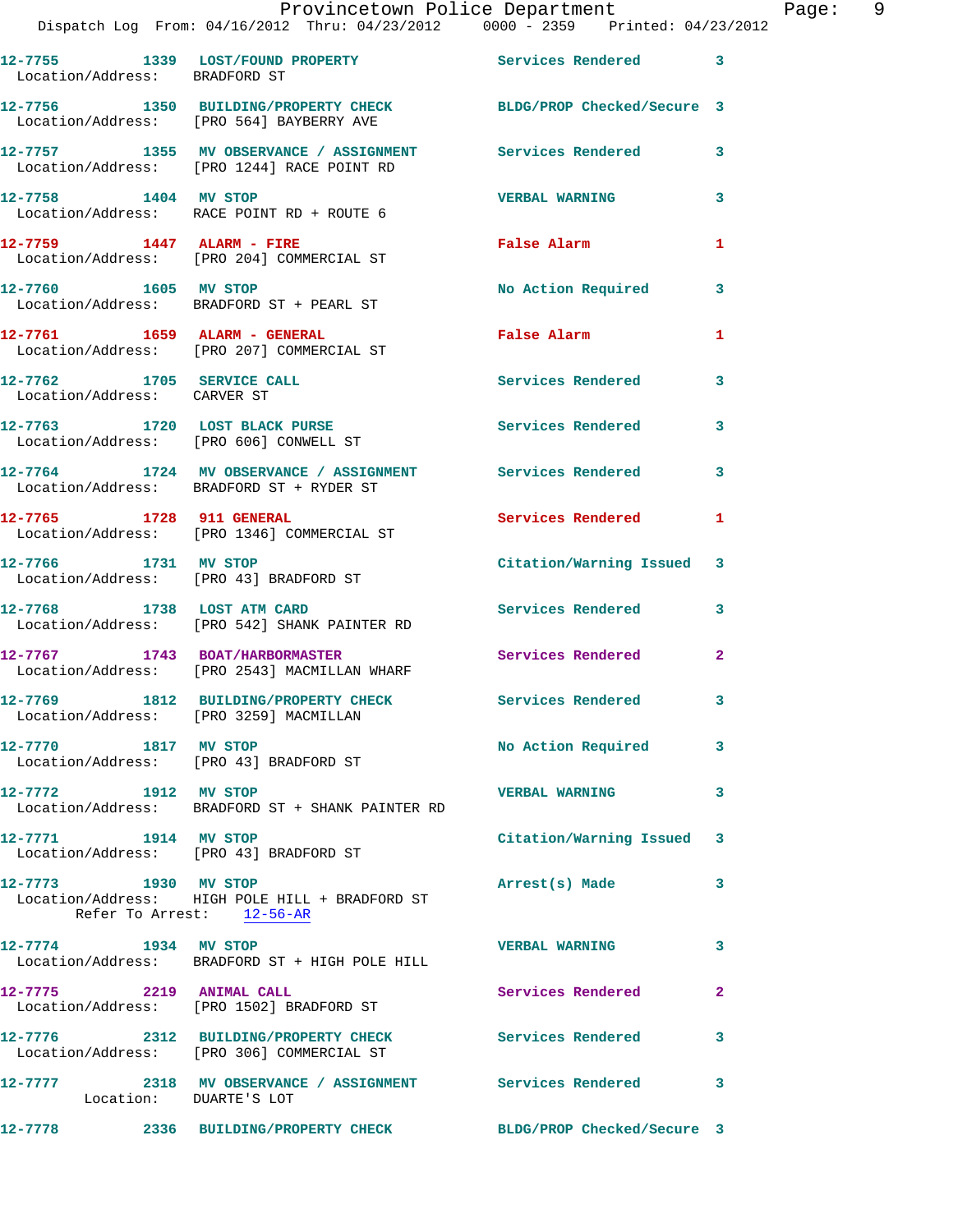|                                      | Provincetown Police Department The Page:<br>Dispatch Log From: 04/16/2012 Thru: 04/23/2012 0000 - 2359 Printed: 04/23/2012 |                           |              |    | 10 |
|--------------------------------------|----------------------------------------------------------------------------------------------------------------------------|---------------------------|--------------|----|----|
|                                      | Location/Address: [PRO 530] SHANKPAINTER RD                                                                                |                           |              |    |    |
| 12-7779 2354 MV STOP                 | Location/Address: [PRO 2820] COMMERCIAL ST<br>Refer To Arrest: 12-57-AR                                                    | Arrest(s) Made 3          |              |    |    |
| For Date: $04/19/2012$ - Thursday    |                                                                                                                            |                           |              |    |    |
| 12-7780 0017 LOBBY TRAFFIC           | Location/Address: [PRO 542] SHANK PAINTER RD                                                                               | Services Rendered 2       |              | 36 |    |
|                                      | 12-7781 0147 BUILDING/PROPERTY CHECK Services Rendered<br>Location/Address: [PRO 1778] SHANKPAINTER RD                     |                           | 3            |    |    |
|                                      | 12-7782 0228 ANIMAL CALL<br>Location/Address: [PRO 3356] DUNCAN LN                                                         | Could Not Locate          | $\mathbf{2}$ |    |    |
| Location/Address: COMMERCIAL ST      | 12-7783 0423 SUSPICIOUS ACTIVITY No Action Required                                                                        |                           | 2            |    |    |
|                                      | 12-7784 0611 BUILDING/PROPERTY CHECK Services Rendered<br>Location/Address: [PRO 518] RACE POINT RD                        |                           | 3            |    |    |
|                                      | 12-7785 0630 MEDICAL EMERGENCY<br>Location/Address: [PRO 1583] MONTELLO ST                                                 | Transported to Hospital 1 |              |    |    |
|                                      | 12-7786 0719 MEDICAL EMERGENCY <b>EXERGENER PATIENT REFUSAL</b> 1<br>Location/Address: [PRO 3222] ALDEN ST                 |                           |              |    |    |
|                                      | 12-7787 0751 BUILDING/PROPERTY CHECK BLDG/PROP Checked/Secure 3<br>Location/Address: [PRO 3317] CEMETERY RD                |                           |              |    |    |
| Location/Address: GOOD TEMPLAR PL    | 12-7788 0831 FOLLOW UP                                                                                                     | No Action Required        | $\mathbf{2}$ |    |    |
|                                      | 12-7789 0846 ASSIST CITIZEN<br>Location/Address: [PRO 542] SHANK PAINTER RD                                                | SPOKEN TO                 | 3            |    |    |
|                                      | 12-7790 0909 TRESPASS<br>Location/Address: HARBOUR DR + BRADFORD ST                                                        | SPOKEN TO                 | $\mathbf{2}$ |    |    |
|                                      | 12-7791 0918 FOUND PROPERTY-RETURNED<br>Location/Address: [PRO 526] RYDER ST EXT                                           | Services Rendered         |              |    |    |
|                                      | 12-7792 1001 SERVE SUMMONS Services Rendered 3<br>Location/Address: [PRO 1493] UPPER MILLER HILL RD                        |                           |              |    |    |
| Location/Address: ROUTE 6            | 12-7793 1005 ASSIST AGENCY / MUTUAL AID No Action Required                                                                 |                           | 3            |    |    |
| Location/Address: [PRO 571] ALDEN ST | 12-7795 1017 BUILDING/PROPERTY CHECK BLDG/PROP Checked/Secure 3                                                            |                           |              |    |    |
|                                      | 12-7796 1018 PARKING COMPLAINT / GENERAL No Action Required 3<br>Location/Address: STANDISH ST + CEMETERY RD               |                           |              |    |    |
|                                      | 12-7794 1021 BUILDING/PROPERTY CHECK BLDG/PROP Checked/Secure 3<br>Location/Address: [PRO 2543] MACMILLAN                  |                           |              |    |    |
|                                      | 12-7797 1021 BUILDING/PROPERTY CHECK BLDG/PROP Checked/Secure 3<br>Location/Address: [PRO 3318] CEMETERY RD                |                           |              |    |    |
|                                      | 12-7798 1023 FOLLOW UP<br>Location/Address: [PRO 2645] SHANK PAINTER RD                                                    | Services Rendered         | $\mathbf{2}$ |    |    |
|                                      | 12-7799 1024 PARK, WALK & TALK<br>Location/Address: [PRO 204] COMMERCIAL ST                                                | No Action Required        | $\mathbf{2}$ |    |    |
|                                      | 12-7800 1033 MV OBSERVANCE / ASSIGNMENT No Action Required<br>Location/Address: [PRO 2898] JEROME SMITH RD                 |                           | 3            |    |    |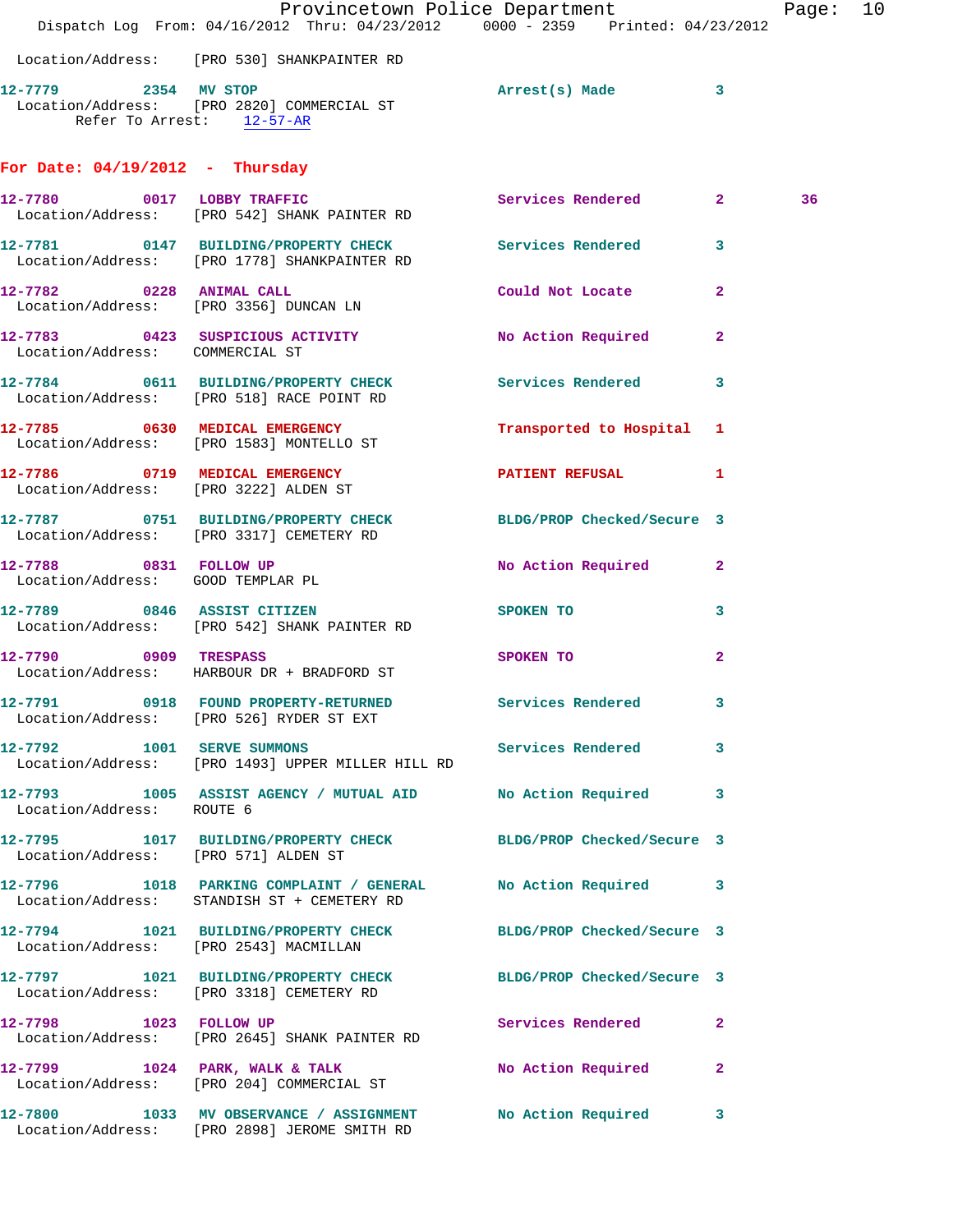| Location/Address: [PRO 564] BAYBERRY                                   | 12-7801 1041 BUILDING/PROPERTY CHECK                                                               | BLDG/PROP Checked/Secure 3 |                |
|------------------------------------------------------------------------|----------------------------------------------------------------------------------------------------|----------------------------|----------------|
|                                                                        | 12-7802 1048 BUILDING/PROPERTY CHECK<br>Location/Address: [PRO 3317] CEMETERY RD                   | BLDG/PROP Checked/Secure 3 |                |
| 12-7804 1055 TRAFFIC CONTROL<br>Location/Address: [PRO 30] BRADFORD ST |                                                                                                    | Services Rendered          | 3              |
| Location/Address: [PRO 2521] ROUTE 6                                   | 12-7803 1059 MV OBSERVANCE / ASSIGNMENT No Action Required                                         |                            | 3              |
| 12-7806 1059 HAZARDS-ROADWAY<br>Location/Address: ROUTE 6              |                                                                                                    | Taken/Referred to Other    | $\mathbf{2}$   |
|                                                                        | 12-7805 1104 BUILDING/PROPERTY CHECK<br>Location/Address: [PRO 3030] TIN PAN ALLEY RD              | No Action Required         | 3              |
| 12-7807 1106 MV STOP<br>Location/Address: ROUTE 6                      |                                                                                                    | Citation/Warning Issued 3  |                |
| 12-7808 1116 MV STOP<br>Location/Address: ROUTE 6                      |                                                                                                    | <b>VERBAL WARNING</b>      | 3              |
|                                                                        | 12-7809 1124 PARKING COMPLAINT / GENERAL SPOKEN TO<br>Location/Address: [PRO 210] COMMERCIAL ST    |                            | 3              |
|                                                                        | 12-7810 1136 PARK, WALK & TALK<br>Location/Address: [PRO 1953] COMMERCIAL ST                       | No Action Required         | $\mathbf{2}$   |
|                                                                        | 12-7811 1144 BUILDING/PROPERTY CHECK<br>Location/Address: [PRO 2483] COMMERCIAL ST                 | BLDG/PROP Checked/Secure 3 |                |
|                                                                        | 12-7812 1200 BUILDING/PROPERTY CHECK<br>Location/Address: [PRO 488] MAYFLOWER ST                   | No Action Required         | 3              |
| 12-7813 1203 MEDICAL EMERGENCY                                         | Location/Address: [PRO 1892] SHANK PAINTER RD                                                      | Transported to Hospital 1  |                |
|                                                                        | 12-7814 1219 BUILDING/PROPERTY CHECK<br>Location/Address: [PRO 2898] JEROME SMITH RD               | BLDG/PROP Checked/Secure 3 |                |
| 12-7815 1219 MEDICAL EMERGENCY                                         | Location/Address: [PRO 376] COMMERCIAL ST                                                          | <b>PATIENT REFUSAL</b>     | 1              |
| 12-7816 1247 MV HIT & RUN                                              | Location/Address: [PRO 1351] COMMERCIAL ST                                                         | <b>Services Rendered</b>   | $\mathbf{2}^-$ |
| Location/Address: COMMERCIAL ST                                        | 12-7817 1257 COMPLAINT/STOLEN PACKAGE                                                              | Investigated               | $\mathbf{3}$   |
|                                                                        | 12-7819 1322 ASSIST AGENCY / U.S.C.G.<br>Location/Address: [PRO 396] COMMERCIAL ST                 | Taken/Referred to Other 3  |                |
|                                                                        | 12-7818 1323 VANDALISM/UNFOUNDED<br>Location/Address: [PRO 488] MAYFLOWER AVE                      | Services Rendered 3        |                |
|                                                                        | 12-7820 1353 MV COMPLAINT-INSPECTION ST. SPOKEN TO<br>Location/Address: [PRO 542] SHANK PAINTER RD |                            | $\mathbf{2}$   |
| 12-7821 1409 ALARM - BURGLAR                                           | Location/Address: [PRO 2327] TELEGRAPH HILL RD                                                     | BLD/PROP CHECKED UNSECUR 1 |                |
|                                                                        | 12-7822 1552 BOAT/HARBORMASTER<br>Location/Address: [PRO 396] COMMERCIAL ST                        | Could Not Locate           | 2              |
|                                                                        | 12-7823 1554 BUILDING/PROPERTY CHECK<br>Location/Address: [PRO 2898] JEROME SMITH RD               | BLDG/PROP Checked/Secure 3 |                |
|                                                                        | 12-7824 1601 PARK, WALK & TALK                                                                     | No Action Required 2       |                |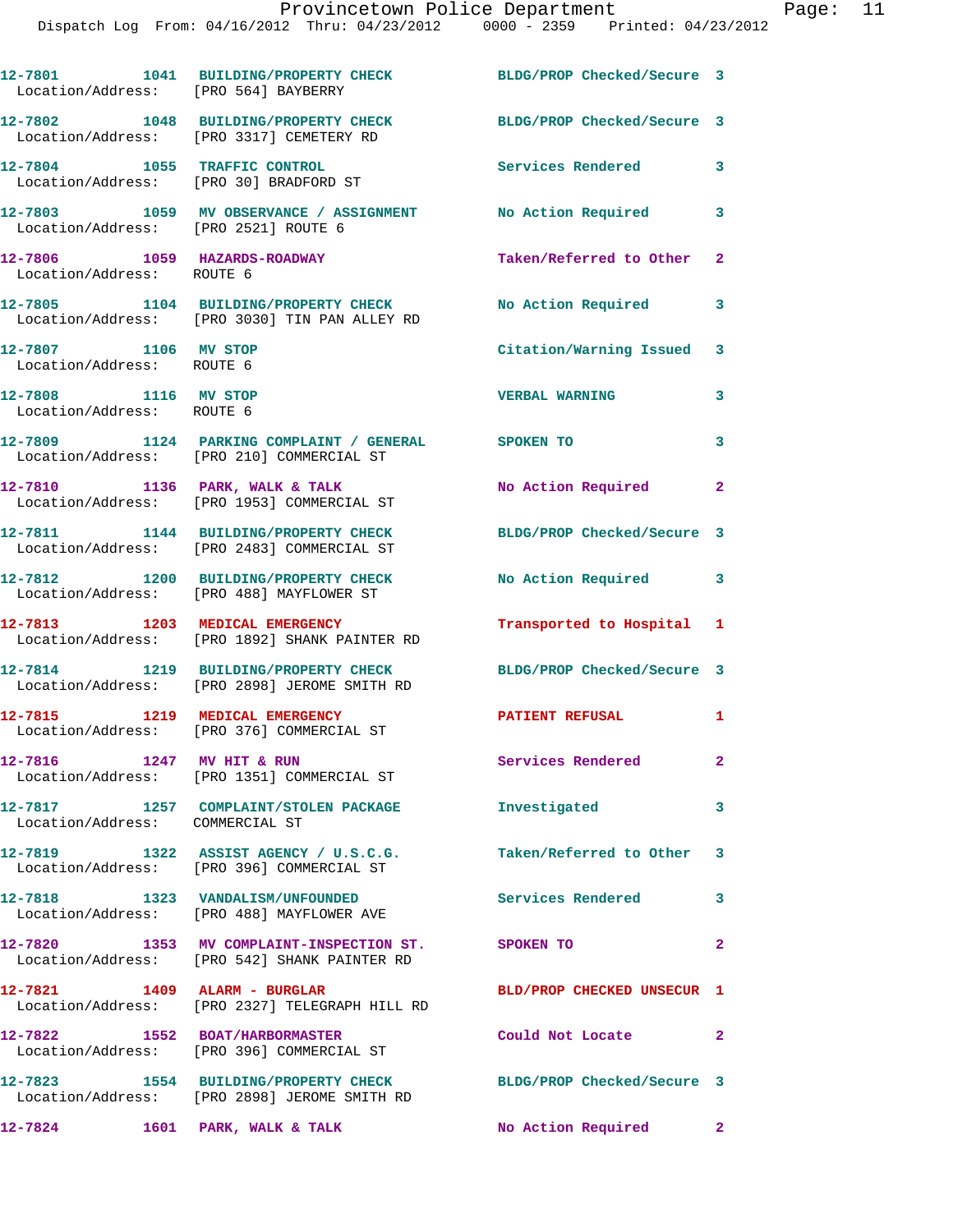|                                      | Dispatch Log From: 04/16/2012 Thru: 04/23/2012 0000 - 2359 Printed: 04/23/2012                                 | Provincetown Police Department Fage: 12 |              |  |
|--------------------------------------|----------------------------------------------------------------------------------------------------------------|-----------------------------------------|--------------|--|
|                                      | Location: [PRO 3431] LOPES SQUARE                                                                              |                                         |              |  |
|                                      | 12-7825 1628 MV OBSERVANCE / ASSIGNMENT No Action Required 3<br>Location/Address: [PRO 2518] ROUTE 6           |                                         |              |  |
|                                      | 12-7826 1638 ASSIST CITIZEN 5 Services Rendered 3<br>Location/Address: [PRO 1333] COMMERCIAL ST                |                                         |              |  |
|                                      | 12-7827 1646 PARKING COMPLAINT / GENERAL Services Rendered 3<br>Location/Address: [PRO 3287] ROUTE 6           |                                         |              |  |
|                                      | 12-7828 1651 PARK, WALK & TALK (2008) Services Rendered Location/Address: [PRO 349] COMMERCIAL ST              |                                         | $\mathbf{2}$ |  |
|                                      | 12-7829 1720 MEDICAL EMERGENCY 1 Transported to Hospital 1<br>Location/Address: [PRO 440] HARRY KEMP WAY       |                                         |              |  |
|                                      | 12-7830 1721 MV OBSERVANCE / ASSIGNMENT Services Rendered 3<br>Location/Address: [PRO 3257] SHANKPAINTER RD    |                                         |              |  |
|                                      | 12-7831 1724 PARKING COMPLAINT / GENERAL Services Rendered 3<br>Location/Address: [PRO 3260] BRADFORD ST EXT   |                                         |              |  |
| Location/Address: [EAS 1] STATE HWY  | 12-7832 1752 ASSIST AGENCY / MUTUAL AID Services Rendered 3                                                    |                                         |              |  |
|                                      | 12-7833 1826 BUILDING/PROPERTY CHECK BLDG/PROP Checked/Secure 3<br>Location/Address: [PRO 3317] CEMETERY RD    |                                         |              |  |
|                                      | 12-7834 1851 FOUND SMART PHONE 12-7834 Services Rendered 3<br>Location: [PRO 3431] LOPES SQUARE                |                                         |              |  |
| Location/Address: [PRO 433] RYDER ST | 12-7835 1916 BUILDING/PROPERTY CHECK BLDG/PROP Checked/Secure 3                                                |                                         |              |  |
|                                      | 12-7836 1917 BUILDING/PROPERTY CHECK BLDG/PROP Checked/Secure 3<br>Location/Address: [PRO 488] MAYFLOWER ST    |                                         |              |  |
|                                      | 12-7837 1932 BUILDING/PROPERTY CHECK BLDG/PROP Checked/Secure 3<br>Location/Address: [PRO 182] COMMERCIAL ST   |                                         |              |  |
|                                      | 12-7838 2055 BUILDING/PROPERTY CHECK BLDG/PROP Checked/Secure 3<br>Location/Address: [PRO 16] BRADFORD ST      |                                         |              |  |
|                                      | 12-7839 2100 MV OBSERVANCE / ASSIGNMENT Services Rendered<br>Location/Address: [PRO 2577] BRADFORD ST          |                                         | 3            |  |
| 12-7840 2101 MV STOP                 | Location/Address: WEST VINE ST + BRADFORD ST                                                                   | <b>VERBAL WARNING</b>                   | 3            |  |
| 12-7841 2109 MV STOP                 | Location/Address: [PRO 2219] COMMERCIAL ST                                                                     | <b>VERBAL WARNING</b>                   | 3            |  |
| 12-7842 2120 MV STOP                 | Location/Address: [PRO 43] BRADFORD ST                                                                         | <b>VERBAL WARNING</b>                   | 3            |  |
|                                      | 12-7843 2137 MV STOP<br>Location/Address: BRADFORD ST + STANDISH ST                                            | No Action Required 3                    |              |  |
| 12-7844 2152 MV STOP                 | Location/Address: STANDISH ST + BRADFORD ST                                                                    | Citation/Warning Issued 3               |              |  |
|                                      | 12-7845 2210 BUILDING/PROPERTY CHECK<br>Location/Address: [PRO 519] RACE POINT RD                              | BLDG/PROP Checked/Secure 3              |              |  |
|                                      | 12-7846 2227 BUILDING/PROPERTY CHECK BLDG/PROP Checked/Secure 3<br>Location/Address: [PRO 545] SHANKPAINTER RD |                                         |              |  |
|                                      | 12-7853 2255 SERVICE CALL<br>Location/Address: [PRO 542] SHANK PAINTER RD                                      | Services Rendered 3                     |              |  |
|                                      |                                                                                                                |                                         |              |  |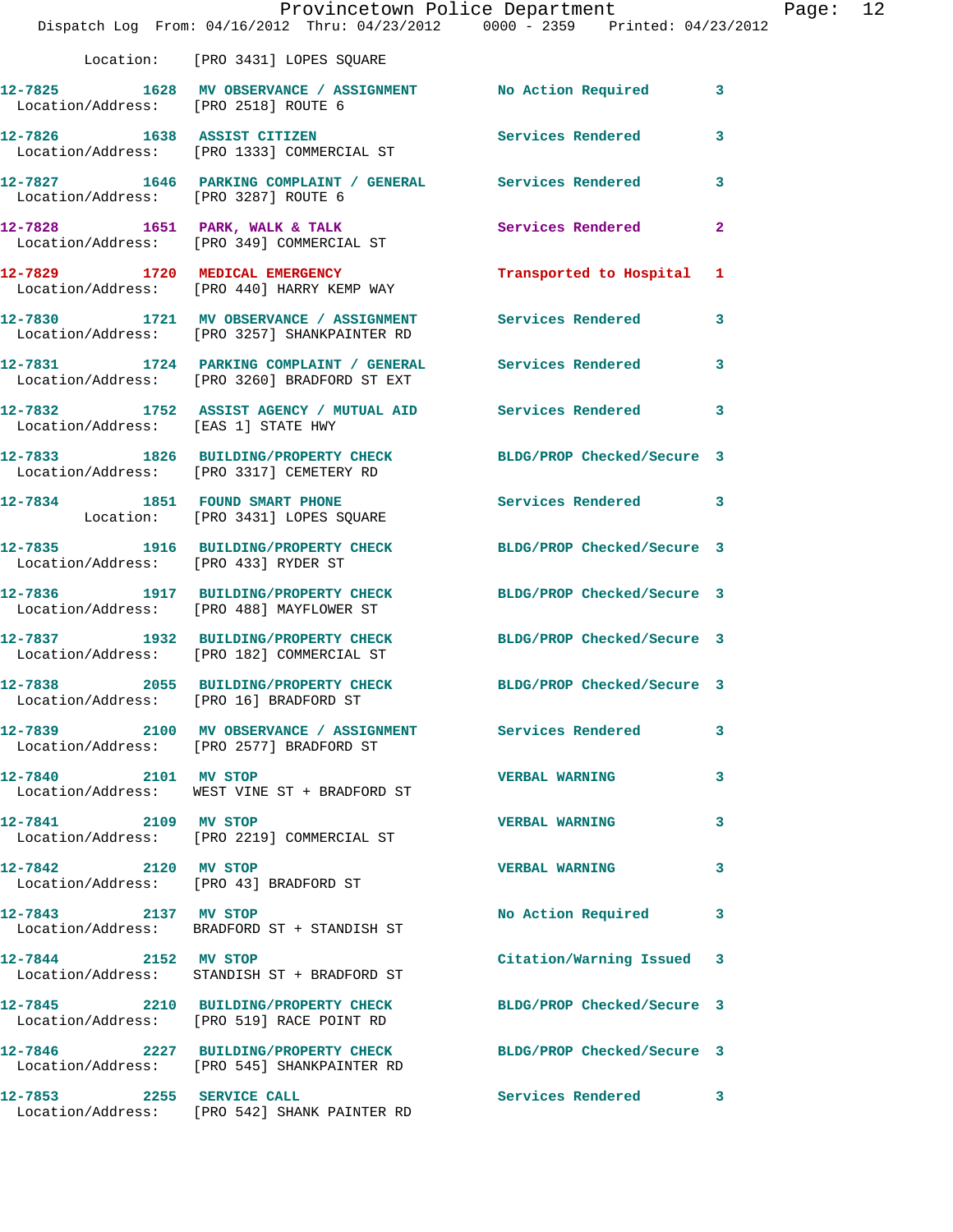|                                                           |                                                                                            | Provincetown Police Department Page: 13<br>Dispatch Log From: 04/16/2012 Thru: 04/23/2012 0000 - 2359 Printed: 04/23/2012 |    |
|-----------------------------------------------------------|--------------------------------------------------------------------------------------------|---------------------------------------------------------------------------------------------------------------------------|----|
| Location/Address: [PRO 512] PRINCE ST                     |                                                                                            | 12-7847 2308 BUILDING/PROPERTY CHECK BLDG/PROP Checked/Secure 3                                                           |    |
|                                                           | 12-7848 2312 BAR CHECK<br>Location/Address: [PRO 3443] COMMERCIAL ST                       | Services Rendered 2                                                                                                       |    |
|                                                           | Location/Address: BRADFORD ST + RYDER ST                                                   | 12-7849 2340 MV OBSERVANCE / ASSIGNMENT Services Rendered 3                                                               |    |
|                                                           | Location/Address: [PRO 306] COMMERCIAL ST                                                  | 12-7850 2343 BUILDING/PROPERTY CHECK BLD/PROP CHECKED UNSECUR 3                                                           |    |
| For Date: $04/20/2012$ - Friday                           |                                                                                            |                                                                                                                           |    |
|                                                           | Location/Address: [PRO 542] SHANK PAINTER RD                                               | 12-7851 0008 LOBBY TRAFFIC Services Rendered 2                                                                            | 42 |
|                                                           | 12-7852 0016 BAR CHECK<br>Location/Address: [PRO 399] COMMERCIAL ST                        | Services Rendered 2                                                                                                       |    |
| 12-7854 0020 BAR CHECK                                    | Location/Address: [PRO 80] CARVER ST                                                       | Services Rendered 2                                                                                                       |    |
|                                                           | 12-7855 0039 BAR CHECK<br>Location/Address: [PRO 484] MASONIC PL                           | Services Rendered 2                                                                                                       |    |
|                                                           | Location/Address: [PRO 3259] MACMILLAN WHARF                                               | 12-7856 0041 BUILDING/PROPERTY CHECK BLDG/PROP Checked/Secure 3                                                           |    |
|                                                           | Location/Address: [PRO 3256] COMMERCIAL ST                                                 | 12-7857 0108 BUILDING/PROPERTY CHECK BLDG/PROP Checked/Secure 3                                                           |    |
|                                                           | Location/Address: [PRO 444] HIGH POLE HILL                                                 | 12-7858 0112 BUILDING/PROPERTY CHECK BLDG/PROP Checked/Secure 3                                                           |    |
| Location/Address: COTTAGE ST<br>Refer To Arrest: 12-58-AR | 12-7859 0117 MV STOP                                                                       | Arrest(s) Made 3                                                                                                          |    |
|                                                           | 12-7860 0144 911 GENERAL Services Rendered<br>Location/Address: [PRO 542] SHANK PAINTER RD | 1                                                                                                                         |    |
|                                                           | 12-7861 0222 MEDICAL EMERGENCY<br>Location/Address: [PRO 1792] BRADFORD ST                 | Transported to Hospital 1                                                                                                 |    |
|                                                           | Location/Address: [PRO 488] MAYFLOWER ST                                                   | 12-7862 0420 BUILDING/PROPERTY CHECK Services Rendered 3                                                                  |    |
|                                                           | 12-7863 0452 BUILDING/PROPERTY CHECK<br>Location/Address: [PRO 545] SHANK PAINTER RD       | BLDG/PROP Checked/Secure 3                                                                                                |    |
|                                                           | Location/Address: [PRO 571] ALDEN ST                                                       | 12-7864 0513 BUILDING/PROPERTY CHECK No Action Required 3                                                                 |    |
|                                                           | 12-7865 0551 BUILDING/PROPERTY CHECK<br>Location/Address: [PRO 391] COMMERCIAL ST          | No Action Required 3                                                                                                      |    |
| Location/Address: COMMERCIAL ST                           | 12-7866 0744 TRAFFIC CONTROL                                                               | Services Rendered<br>3                                                                                                    |    |
| Location/Address: [PRO 571] ALDEN ST                      |                                                                                            | 12-7867 0747 BUILDING/PROPERTY CHECK BLDG/PROP Checked/Secure 3                                                           |    |
|                                                           | Location/Address: [PRO 3318] CEMETERY RD                                                   | 12-7868 0757 BUILDING/PROPERTY CHECK BLDG/PROP Checked/Secure 3                                                           |    |
| 12-7869 0826 FOLLOW UP                                    | Location/Address: GOOD TEMPLAR PL                                                          | $\mathbf{2}$<br>SPOKEN TO                                                                                                 |    |
|                                                           |                                                                                            | 12-7870 0846 ASSIST AGENCY / MUTUAL AID Services Rendered 3                                                               |    |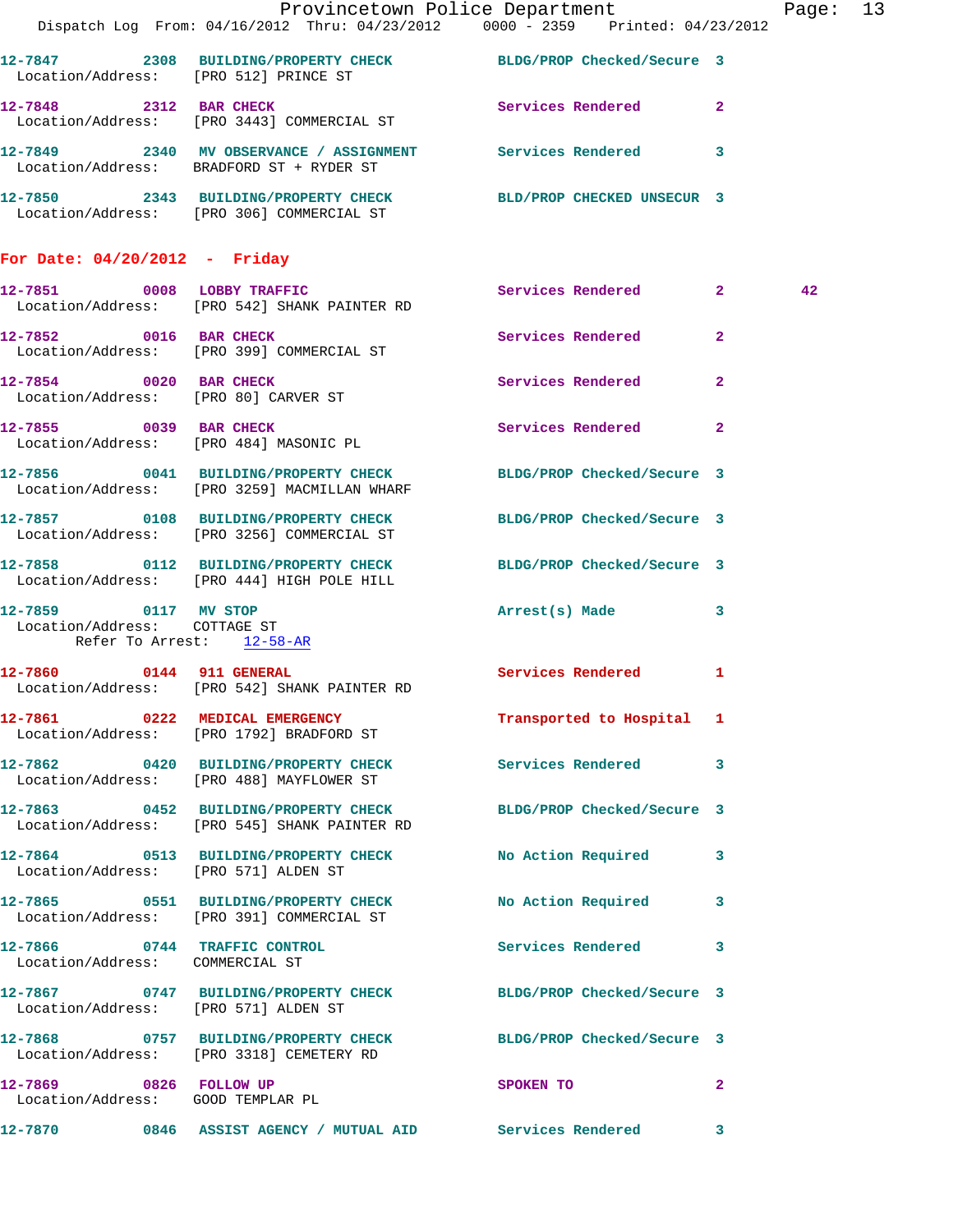|                                                                            | Provincetown Police Department<br>Dispatch Log From: 04/16/2012 Thru: 04/23/2012 0000 - 2359 Printed: 04/23/2012         |                          |                |
|----------------------------------------------------------------------------|--------------------------------------------------------------------------------------------------------------------------|--------------------------|----------------|
| Location/Address: BRADFORD ST                                              |                                                                                                                          |                          |                |
|                                                                            | 12-7871 0847 PARK, WALK & TALK 3 Services Rendered 2<br>Location/Address: [PRO 105] COMMERCIAL ST                        |                          |                |
|                                                                            | 12-7872 0858 BUILDING/PROPERTY CHECK BLDG/PROP Checked/Secure 3<br>Location/Address: [PRO 564] BAYBERRY                  |                          |                |
|                                                                            | 12-7873      0902   MV OBSERVANCE / ASSIGNMENT       Services Rendered<br>Location/Address:    [PRO 447] JEROME SMITH RD |                          | 3              |
| 12-7874 0929 ALARM WORK                                                    |                                                                                                                          | Services Rendered        | 3              |
|                                                                            | 12-7875 0937 ASSIST AGENCY / MUTUAL AID Services Rendered<br>Location/Address: [PRO 105] BRADFORD ST + HOWLAND ST        |                          | 3              |
|                                                                            |                                                                                                                          |                          | 3              |
|                                                                            | 12-7877 0950 BUILDING/PROPERTY CHECK BLDG/PROP Checked/Secure 3<br>Location/Address: [PRO 3317] CEMETERY RD              |                          |                |
|                                                                            | 12-7878      0954   MV OBSERVANCE / ASSIGNMENT       Services Rendered<br>Location/Address:   [PRO 2521] ROUTE 6         |                          | 3              |
| 12-7879 0957 MV STOP<br>Location/Address: [PRO 2513] ROUTE 6               |                                                                                                                          | Citation/Warning Issued  | 3              |
| $12 - 7880$ 1005 PARK, WALK & TALK<br>Location/Address: [PRO 3287] ROUTE 6 |                                                                                                                          | <b>Services Rendered</b> | $\overline{2}$ |
| 12-7881 1011 MV STOP<br>Location/Address: [PRO 2521] ROUTE 6               |                                                                                                                          | <b>VERBAL WARNING</b>    | 3              |
| 12-7882 1035 COMPLAINT<br>Location/Address: WINSLOW ST                     |                                                                                                                          | SPOKEN TO                | 3              |
|                                                                            | 12-7883 1041 BURNING SMELL<br>Location/Address: [PRO 1643] HARRY KEMP WAY                                                | Services Rendered        | 1              |
|                                                                            | 12-7884 1050 LOW HANGING WIRES<br>Location/Address: [PRO 165] COMMERCIAL ST                                              | Services Rendered        | $\overline{a}$ |
|                                                                            | 12-7885 1100 ANIMAL CALL/LOST GREY CAT Services Rendered<br>Location/Address: [PRO 2110] TREMONT ST                      |                          | $\overline{2}$ |
| Location/Address: [PRO 3222] ALDEN ST                                      | $12-7887$ 1112 PARK, WALK & TALK                                                                                         | Services Rendered        | $\overline{2}$ |
| Location/Address: COMMERCIAL ST                                            | 12-7888 1154 WIRES IN THE TREES                                                                                          | Services Rendered        | $\overline{2}$ |
| 12-7893 1158 INJUNCTION ORDER                                              |                                                                                                                          | Services Rendered        | 3              |
| 12-7889 1214 ASSIST AGENCY                                                 | Location/Address: [PRO 526] RYDER ST EXT                                                                                 | Services Rendered        | 3              |
| 12-7890 1228 MV STOP<br>Location/Address: RACE POINT RD                    |                                                                                                                          | <b>VERBAL WARNING</b>    | 3              |
| 12-7891 1235 MV STOP<br>Location: BEACH FOREST                             |                                                                                                                          | <b>VERBAL WARNING</b>    | 3              |
|                                                                            |                                                                                                                          |                          | 3              |
| 12-7894 1254 PARK, WALK & TALK                                             | Location/Address: [PRO 2500] COMMERCIAL ST                                                                               | Services Rendered        | $\mathbf{2}$   |
| 12-7895 1300 MV COMPLAINT                                                  | Location/Address: [PRO 3258] BRADFORD ST                                                                                 | Services Rendered        | $\mathbf{2}$   |

Page: 14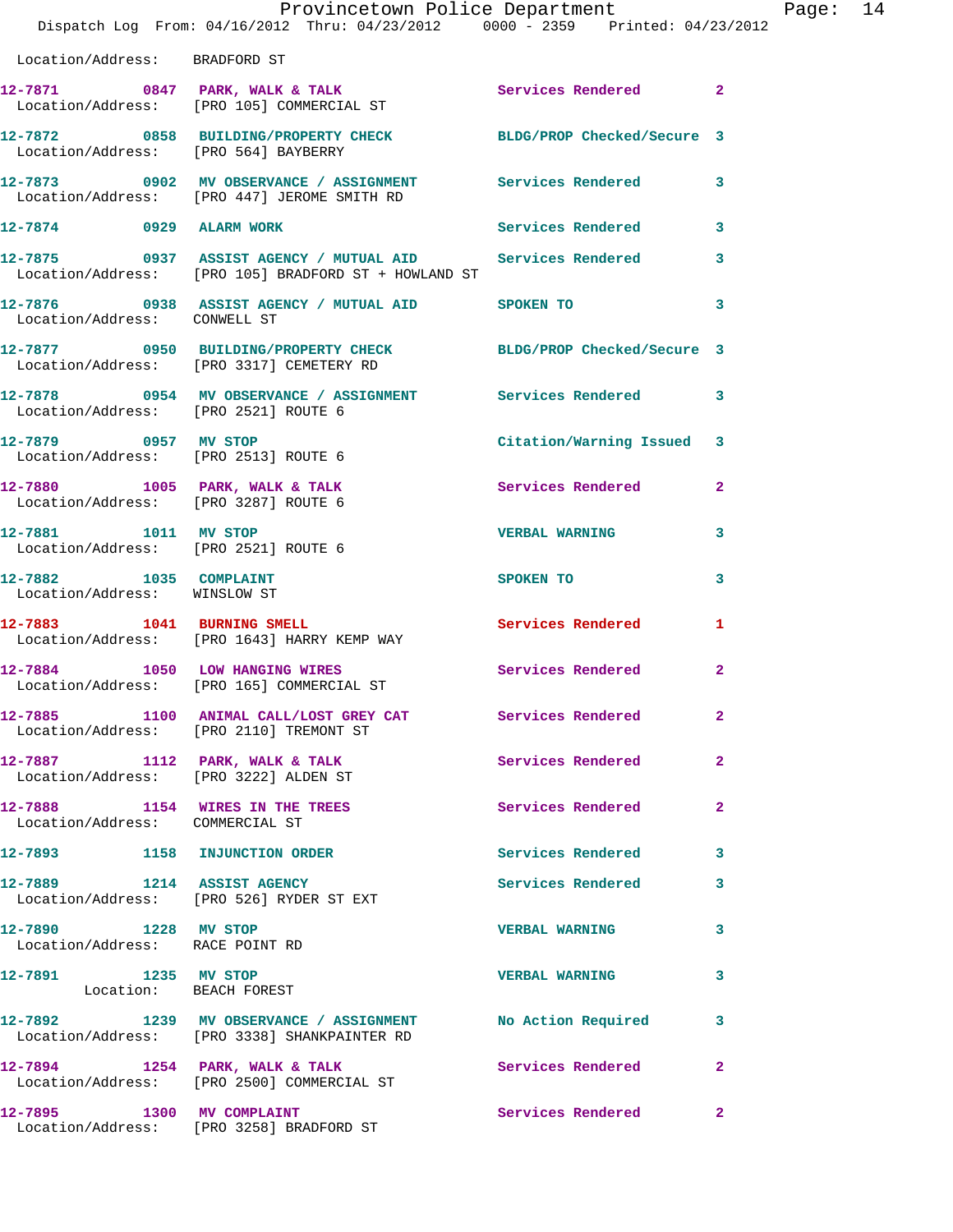|                                                           | 12-7896 1310 PARK, WALK & TALK Services Rendered<br>Location/Address: [PRO 105] COMMERCIAL ST                |                           | $\overline{a}$ |   |
|-----------------------------------------------------------|--------------------------------------------------------------------------------------------------------------|---------------------------|----------------|---|
| 12-7897 1323 COMPLAINT                                    | Location/Address: [PRO 357] COMMERCIAL ST                                                                    | Services Rendered         | 3              |   |
| 12-7898 1354 COMPLAINT<br>Location/Address: COMMERCIAL ST |                                                                                                              | SPOKEN TO                 | 3              |   |
|                                                           | 12-7899 1356 MV OBSERVANCE / ASSIGNMENT Services Rendered<br>Location/Address: [PRO 3359] HARRY KEMP         |                           | 3              |   |
|                                                           | 12-7900 1430 911 GENERAL/TEST CALL 5ervices Rendered<br>Location/Address: [PRO 542] SHANK PAINTER RD         |                           | 1              |   |
|                                                           | 12-7901 1501 COMPLAINT/REQ SPEAK W/P.O. No Action Required<br>Location/Address: [PRO 542] SHANK PAINTER RD   |                           | 3              |   |
| Location/Address: [PRO 571] ALDEN ST                      | 12-7902 1553 BUILDING/PROPERTY CHECK BLDG/PROP Checked/Secure 3                                              |                           |                |   |
|                                                           | 12-7903 1623 BUILDING/PROPERTY CHECK BLDG/PROP Checked/Secure 3<br>Location/Address: [PRO 519] RACE POINT RD |                           |                |   |
|                                                           | 12-7904 1644 MV OBSERVANCE / ASSIGNMENT Services Rendered<br>Location/Address: [PRO 3257] SHANKPAINTER RD    |                           | 3              |   |
| 12-7905 1654 MV STOP                                      | Location/Address: ROUTE 6 + CONWELL ST                                                                       | Citation/Warning Issued 3 |                |   |
| Location/Address: RYDER ST                                | 12-7906 1705 PARKING COMPLAINT / GENERAL Services Rendered                                                   |                           | 3              |   |
| Location/Address: [PRO 2521] ROUTE 6                      | 12-7907 1709 MV OBSERVANCE / ASSIGNMENT No Action Required                                                   |                           | 3              |   |
|                                                           | 12-7908 1720 PARK, WALK & TALK<br>Location/Address: [PRO 219] COMMERCIAL ST                                  | Services Rendered         | $\mathbf{2}$   |   |
| 12-7909 1727 MV STOP                                      | Location/Address: ROUTE 6 + SNAIL RD                                                                         | <b>VERBAL WARNING</b>     | 3              |   |
| Location/Address: [PRO 2] ALDEN ST                        | 12-7910 1750 BUILDING/PROPERTY CHECK BLDG/PROP Checked/Secure 3                                              |                           |                |   |
| Location/Address: [PRO 3259] MACMILLAN                    | 12-7911 1824 BUILDING/PROPERTY CHECK BLDG/PROP Checked/Secure 3                                              |                           |                |   |
|                                                           | 12-7912 1846 ASSIST AGENCY / MUTUAL AID<br>Location/Address: [PRO 542] SHANK PAINTER RD                      | Taken/Referred to Other   | -3             |   |
|                                                           | 12-7913 1851 LARCENY / FORGERY / FRAUD<br>Location/Address: [PRO 346] COMMERCIAL ST                          | Services Rendered         | $\mathbf{2}$   |   |
|                                                           | 12-7914 1955 SUSPICIOUS ACTIVITY<br>Location/Address: [PRO 2577] BRADFORD ST                                 | <b>GONE ON ARRIVAL</b>    | 2              |   |
|                                                           | $12-7915$ 2049 PARK, WALK & TALK<br>Location/Address: [PRO 272] COMMERCIAL ST                                | No Action Required        | $\mathbf{2}$   | 1 |
| 12-7916 2056 BAR CHECK                                    | Location/Address: [PRO 272] COMMERCIAL ST                                                                    | Services Rendered         | $\overline{a}$ |   |
| 12-7917 2057 BAR CHECK                                    | Location/Address: [PRO 399] COMMERCIAL ST                                                                    | Services Rendered         | $\mathbf{2}$   |   |
| 12-7918 2058 MV COMPLAINT                                 |                                                                                                              | <b>VERBAL WARNING</b>     | $\mathbf{2}$   |   |
| Location/Address: ROUTE 6<br>12-7919 2107 COMPLAINT       |                                                                                                              | <b>No Action Required</b> | 3              |   |
|                                                           |                                                                                                              |                           |                |   |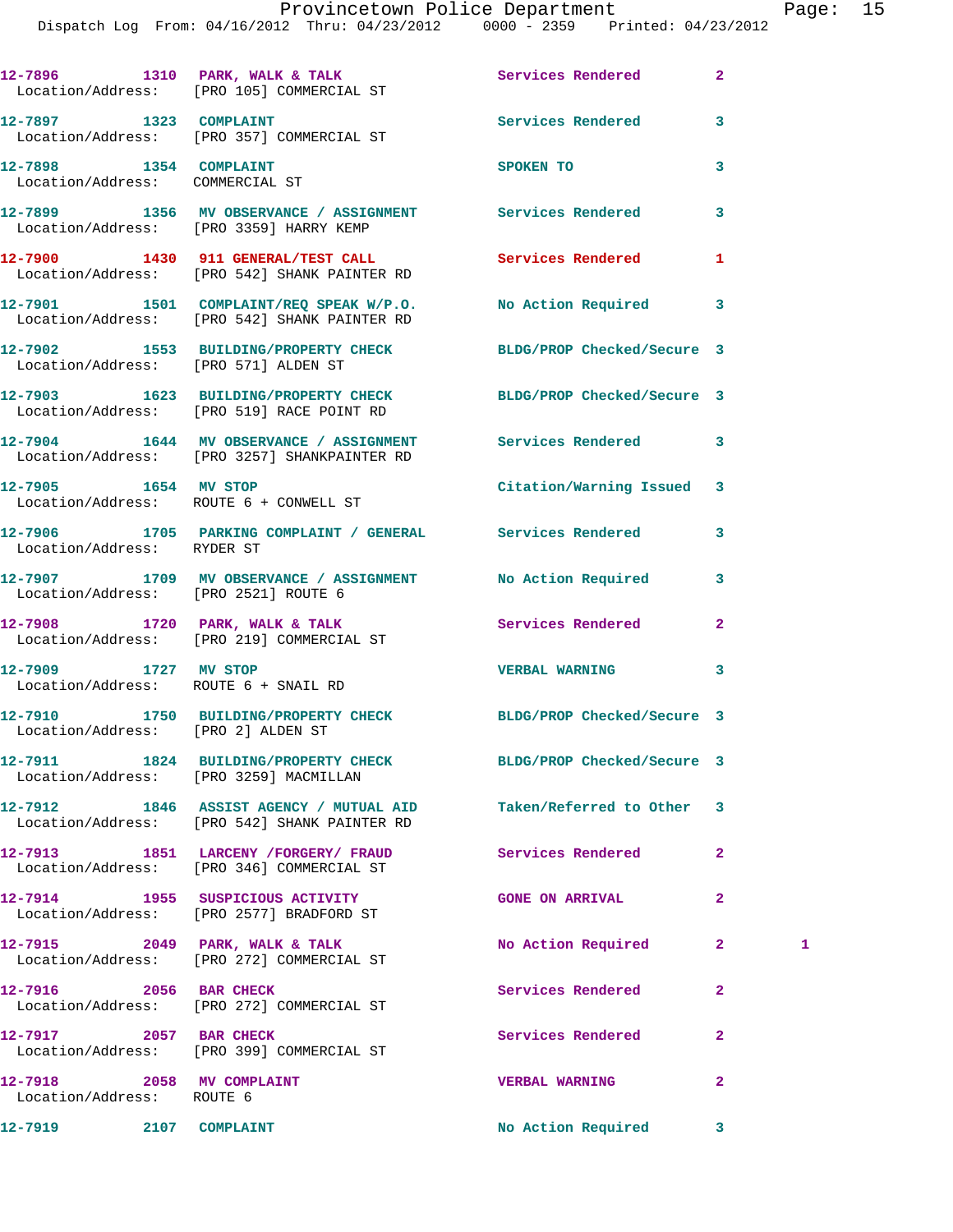|                                                            |                                                                                                                 | Provincetown Police Department |              | Page: | 16 |
|------------------------------------------------------------|-----------------------------------------------------------------------------------------------------------------|--------------------------------|--------------|-------|----|
|                                                            | Dispatch Log From: 04/16/2012 Thru: 04/23/2012 0000 - 2359 Printed: 04/23/2012                                  |                                |              |       |    |
|                                                            | Location/Address: [PRO 542] SHANK PAINTER RD                                                                    |                                |              |       |    |
|                                                            | 12-7920 2110 BUILDING/PROPERTY CHECK BLDG/PROP Checked/Secure 3<br>Location/Address: [PRO 1778] SHANKPAINTER RD |                                |              |       |    |
| Location/Address: [PRO 16] BRADFORD ST                     | 12-7921 2127 BUILDING/PROPERTY CHECK BLDG/PROP Checked/Secure 3                                                 |                                |              |       |    |
|                                                            | 12-7922 2141 BUILDING/PROPERTY CHECK BLDG/PROP Checked/Secure 3<br>Location/Address: [PRO 530] SHANKPAINTER RD  |                                |              |       |    |
|                                                            | 12-7923 2146 MV OBSERVANCE / ASSIGNMENT Services Rendered 3<br>Location/Address: [PRO 2577] BRADFORD ST         |                                |              |       |    |
| 12-7924 2153 MV STOP<br>Location/Address: RYDER ST         |                                                                                                                 | Citation/Warning Issued 3      |              |       |    |
|                                                            | 12-7925 2218 BUILDING/PROPERTY CHECK BLDG/PROP Checked/Secure 3<br>Location/Address: [PRO 306] COMMERCIAL ST    |                                |              |       |    |
| 12-7926 2252 DISORDERLY<br>Location/Address: COMMERCIAL ST |                                                                                                                 | SPOKEN TO                      | $\mathbf{2}$ |       |    |
|                                                            | 12-7927 2313 BAR CHECK<br>Location/Address: [PRO 3443] COMMERCIAL ST                                            | Services Rendered              | $\mathbf{2}$ |       |    |
| 12-7928 2323 BAR CHECK                                     | Location/Address: [PRO 484] MASONIC PL                                                                          | No Action Required             | $\mathbf{2}$ |       |    |
|                                                            | 12-7929 2324 BAR CHECK<br>Location/Address: [PRO 208] COMMERCIAL ST                                             | Services Rendered              | $\mathbf{2}$ |       |    |
| 12-7930 2333 BAR CHECK                                     | Location/Address: [PRO 3455] BRADFORD ST                                                                        | No Action Required             | $\mathbf{2}$ |       |    |
| 12-7931 2334 BAR CHECK                                     | Location/Address: [PRO 3729] CARVER ST                                                                          | No Action Required 2           |              |       |    |
|                                                            | 12-7932 2337 BUILDING/PROPERTY CHECK BLDG/PROP Checked/Secure 3<br>Location/Address: [PRO 175] COMMERCIAL ST    |                                |              |       |    |
| 12-7933                                                    | 2344 BUILDING/PROPERTY CHECK<br>Location/Address: [PRO 440] HARRY KEMP WAY                                      | BLDG/PROP Checked/Secure 3     |              |       |    |
| Location/Address: COMMERCIAL ST                            | 12-7934 2349 PARK, WALK & TALK                                                                                  | <b>Services Rendered</b>       | 2            |       |    |
| 12-7935 2354 BAR CHECK                                     | Location/Address: [PRO 2737] COMMERCIAL ST                                                                      | Services Rendered              | $\mathbf{2}$ |       |    |
|                                                            | 12-7936 2357 BUILDING/PROPERTY CHECK<br>Location/Address: [PRO 3292] COMMERCIAL ST                              | BLDG/PROP Checked/Secure 3     |              |       |    |
| 12-7937 2359 BAR CHECK                                     | Location/Address: [PRO 3443] COMMERCIAL ST                                                                      | Services Rendered              | 2            |       |    |
| For Date: $04/21/2012$ - Saturday                          |                                                                                                                 |                                |              |       |    |
|                                                            | 12-7938 0005 BAR CHECK<br>Location/Address: [PRO 399] COMMERCIAL ST                                             | Services Rendered              | 2            |       |    |
| 12-7939 0008 BAR CHECK                                     | Location/Address: [PRO 272] COMMERCIAL ST                                                                       | No Action Required             | 2            |       |    |
|                                                            | 12-7940 0012 PARK, WALK & TALK<br>Location/Address: [PRO 183] COMMERCIAL ST                                     | Services Rendered              | $\mathbf{2}$ |       |    |

Location/Address: [PRO 182] COMMERCIAL ST

**12-7941 0020 BUILDING/PROPERTY CHECK BLDG/PROP Checked/Secure 3**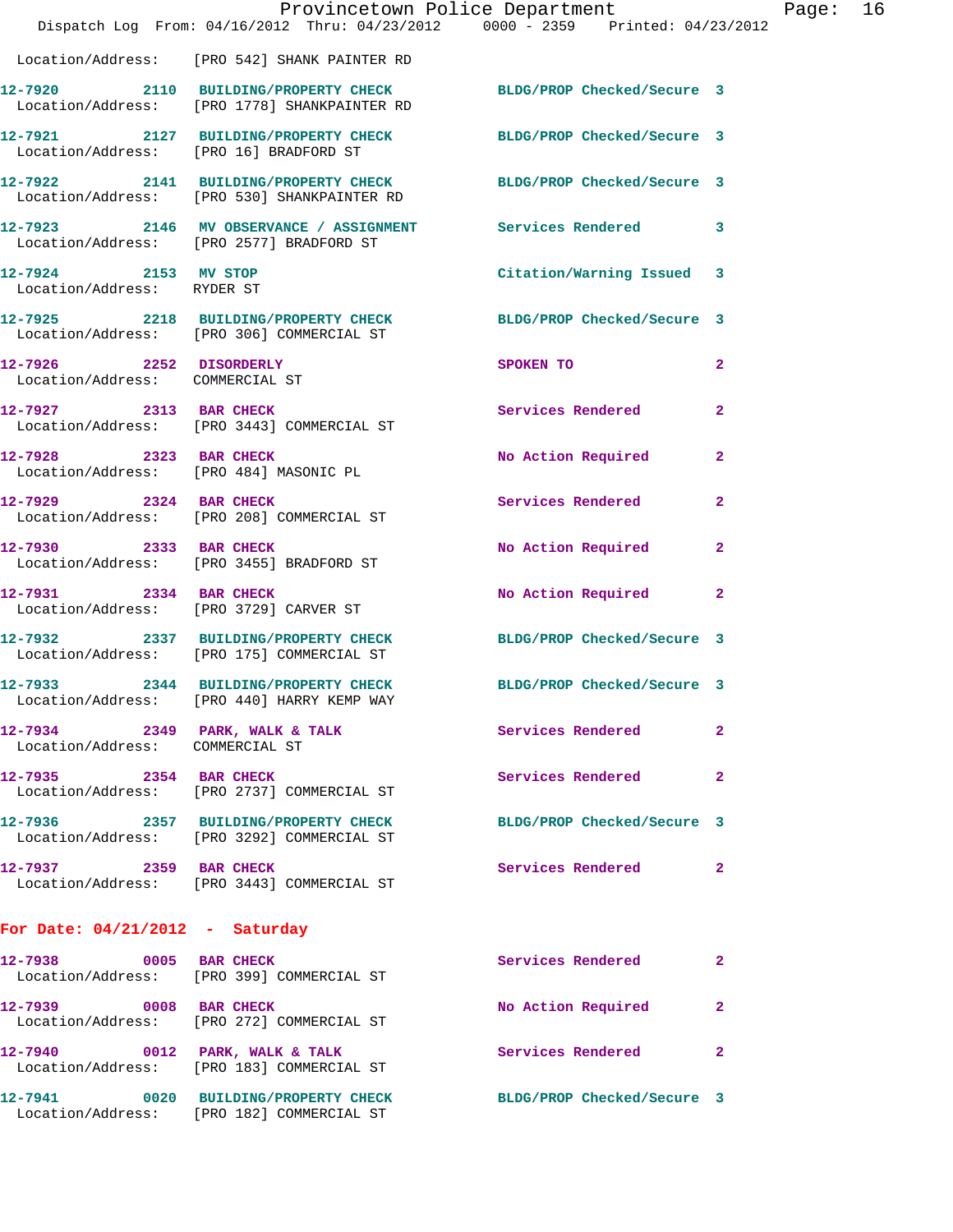|                                       | Provincetown Police Department Fage: 17<br>Dispatch Log From: 04/16/2012 Thru: 04/23/2012 0000 - 2359 Printed: 04/23/2012 |                                       |              |    |  |
|---------------------------------------|---------------------------------------------------------------------------------------------------------------------------|---------------------------------------|--------------|----|--|
|                                       | 12-7942 0054 MV STOP CONTROL TO VERBAL WARNING<br>Location/Address: STANDISH AVE + BRADFORD ST                            |                                       | 3            |    |  |
|                                       | 12-7943 0211 LOBBY TRAFFIC<br>Location/Address: [PRO 542] SHANK PAINTER RD                                                | Services Rendered 2                   |              | 12 |  |
|                                       |                                                                                                                           | Peace Restored and the Peace Restored | $\mathbf{1}$ |    |  |
|                                       | 12-7945 0337 BUILDING/PROPERTY CHECK BLDG/PROP Checked/Secure 3<br>Location/Address: [PRO 2543] MACMILLAN WHARF           |                                       |              |    |  |
| Location/Address: [PRO 444] HIGH POLE | 12-7946 0501 BUILDING/PROPERTY CHECK BLDG/PROP Checked/Secure 3                                                           |                                       |              |    |  |
|                                       | 12-7947 0503 BUILDING/PROPERTY CHECK BLDG/PROP Checked/Secure 3<br>Location/Address: [PRO 545] SHANKPAINTER RD            |                                       |              |    |  |
|                                       | 12-7948 0554 BUILDING/PROPERTY CHECK<br>Location/Address: [PRO 519] RACE POINT RD                                         | BLDG/PROP Checked/Secure 3            |              |    |  |
|                                       | 12-7949 0603 MEDICAL EMERGENCY<br>Location/Address: [PRO 1154] WINSLOW ST                                                 | PATIENT REFUSAL                       | 1            |    |  |
|                                       | 12-7950 0627 BUILDING/PROPERTY CHECK BLDG/PROP Checked/Secure 3<br>Location/Address: [PRO 564] BAYBERRY AVE               |                                       |              |    |  |
| Location/Address: BRADFORD ST         | 12-7951 0726 COMPLAINT/HAMMERING Services Rendered                                                                        |                                       | 3            |    |  |
|                                       | 12-7952 0738 DISTURBANCE<br>Location/Address: [PRO 1154] WINSLOW ST                                                       | Transported to Hospital 1             |              |    |  |
|                                       | 12-7953 0753 ANIMAL CALL/LOOSE DOG Services Rendered<br>Location/Address: [PRO 595] BRADFORD ST                           |                                       | 2            |    |  |
|                                       | 12-7954 0905 AWAY FOR REASSURANCE CHECK Services Rendered<br>Location/Address: [PRO 1237] MILLER HILL RD                  |                                       | 3            |    |  |
| Location/Address: RACE POINT RD       | 12-7955 0914 MV OBSERVANCE / ASSIGNMENT No Action Required 3                                                              |                                       |              |    |  |
|                                       | 12-7956 0914 BUILDING/PROPERTY CHECK<br>Location/Address: [PRO 3030] TIN PAN ALLEY RD                                     | <b>No Action Required</b>             |              |    |  |
|                                       | 12-7957 0943 COMPLAINT/KIOSK<br>Location/Address: BRADFORD ST + STANDISH ST                                               | Services Rendered                     | 3            |    |  |
| Location/Address: [PRO 2521] ROUTE 6  | 12-7958 0949 MV OBSERVANCE / ASSIGNMENT Services Rendered                                                                 |                                       | 3            |    |  |
|                                       | 12-7959 0951 FOUND CAT/BLK W/ORG SPOTS Services Rendered<br>Location/Address: [PRO 3296] SHANK PAINTER RD                 |                                       | $\mathbf{2}$ |    |  |
|                                       | 12-7960 1007 BUILDING/PROPERTY CHECK<br>Location/Address: [PRO 3163] WINTHROP ST                                          | No Action Required                    | 3            |    |  |
|                                       | 12-7961 1008 BUILDING/PROPERTY CHECK<br>Location/Address: [PRO 488] MAYFLOWER ST                                          | BLDG/PROP Checked/Secure 3            |              |    |  |
|                                       | 12-7962 1045 BUILDING/PROPERTY CHECK BLDG/PROP Checked/Secure 3<br>Location/Address: [PRO 564] BAYBERRY AVE               |                                       |              |    |  |
|                                       | 12-7963 1051 MEDICAL EMERGENCY<br>Location/Address: [PRO 539] SHANK PAINTER RD                                            | Transported to Hospital 1             |              |    |  |
| Location/Address: [PRO 512] PRINCE ST | 12-7964 1058 BUILDING/PROPERTY CHECK No Action Required                                                                   |                                       | 3            |    |  |
| 12-7965 1110 COMPLAINT                |                                                                                                                           | Services Rendered                     | 3            |    |  |

Location/Address: [PRO 37] BRADFORD ST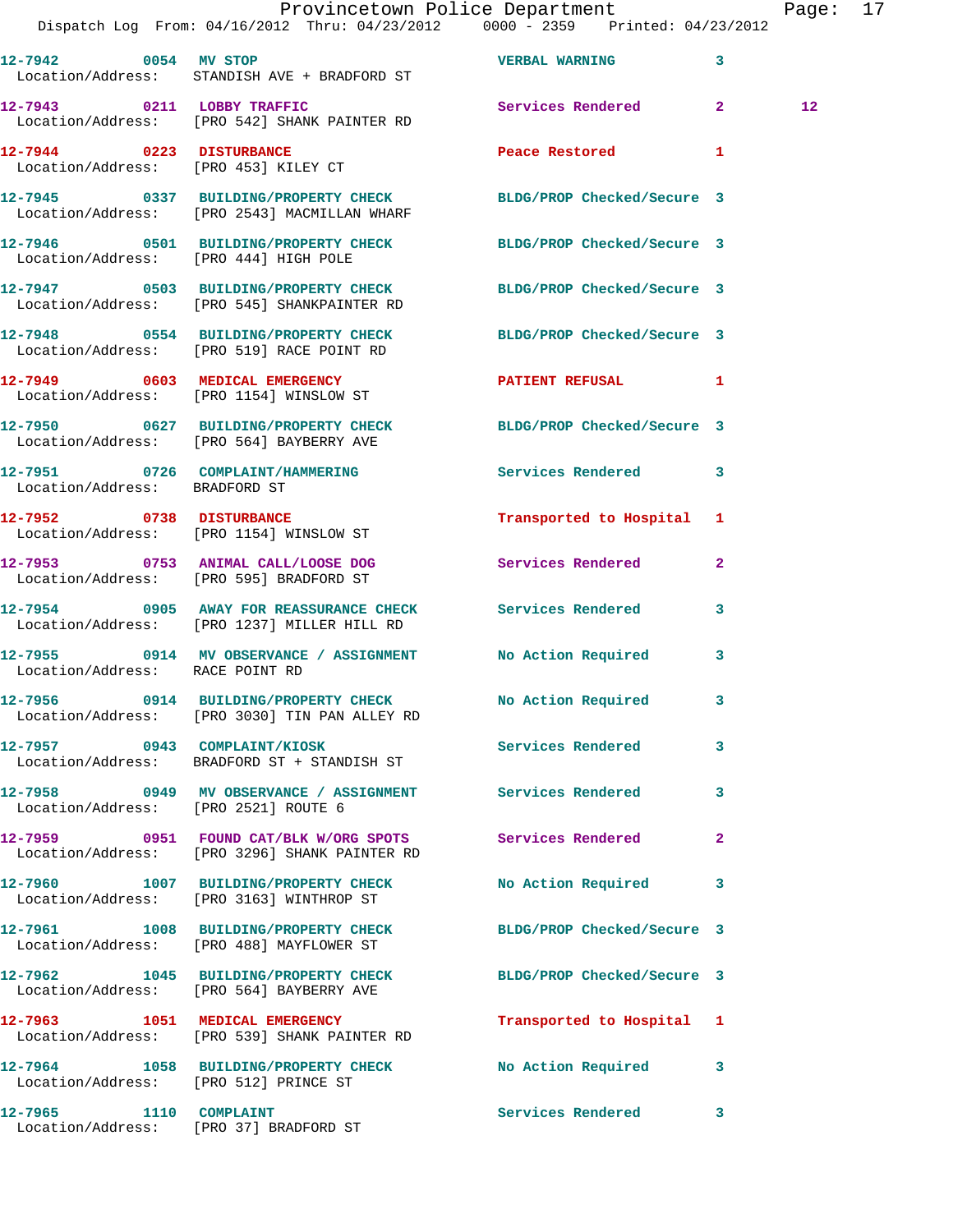**12-7966 1130 MV HIT & RUN SPOKEN TO 2**  Location/Address: CONWELL ST **12-7967 1222 MV STOP VERBAL WARNING 3**  Location/Address: CONWELL ST + HOWLAND ST **12-7968 1230 MV STOP VERBAL WARNING 3**  Location/Address: [PRO 1235] BRADFORD ST **12-7969 1232 PARK, WALK & TALK Services Rendered 2**  Location/Address: HARRY KEMP WAY **12-7971 1232 BUILDING/PROPERTY CHECK Services Rendered 3**  Location/Address: [PRO 3287] ROUTE 6 12-7970 1239 PARK, WALK & TALK Services Rendered 2 Location/Address: [PRO 204] COMMERCIAL ST **12-7972 1320 MV OBSERVANCE / ASSIGNMENT Services Rendered 3**  Location/Address: [PRO 1244] RACE POINT RD **12-7973 1322 MV STOP VERBAL WARNING 3**  Location/Address: [PRO 2540] RACE POINT RD **12-7974 1326 COMPLAINT SPOKEN TO 3**  Location/Address: [PRO 2521] ROUTE 6 12-7975 1341 PARK, WALK & TALK **Services Rendered** 2 Location/Address: [PRO 175] COMMERCIAL ST **12-7976 1410 MV COMPLAINT Vehicle Towed 2**  Location/Address: HOWLAND ST + COMMERCIAL ST **12-7977 1422 MEDICAL EMERGENCY Transported to Hospital 1**  Location/Address: [PRO 440] HARRY KEMP WAY **12-7978 1443 ASSIST AGENCY / MUTUAL AID Could Not Locate 3**  Location/Address: CONWELL ST **12-7979 1501 MV DISABLED Services Rendered 2**  Location/Address: ROUTE 6 **12-7980 1535 BUILDING/PROPERTY CHECK BLDG/PROP Checked/Secure 3**  Location/Address: [PRO 2] ALDEN ST **12-7981 1538 ALARM - GENERAL False Alarm 1**  Location/Address: [PRO 530] SHANK PAINTER RD **12-7982 1548 BUILDING/PROPERTY CHECK Services Rendered 3**  Location/Address: [PRO 564] BAYBERRY **12-7983 1612 MV OBSERVANCE / ASSIGNMENT Services Rendered 3**  Location/Address: BRADFORD ST + RYDER ST **12-7984 1627 MV STOP Citation/Warning Issued 3**  Location/Address: [PRO 43] BRADFORD ST **12-7985 1634 MV OBSERVANCE / ASSIGNMENT No Action Required 3**  Location/Address: [PRO 2521] ROUTE 6 **12-7986 1647 LOST PROPERTY-MONEY CLIP No Action Required 3**  Location/Address: [PRO 2494] BRADFORD ST 12-7987 1648 MV STOP **No Action Required** 3 Location/Address: COURT ST + BRADFORD ST 12-7989 1656 MV STOP **12-7989** No Action Required 3 Location/Address: [PRO 3296] SHANK PAINTER RD **12-7990 1659 FOUND PROPERTY-2 KEYS No Action Required 3**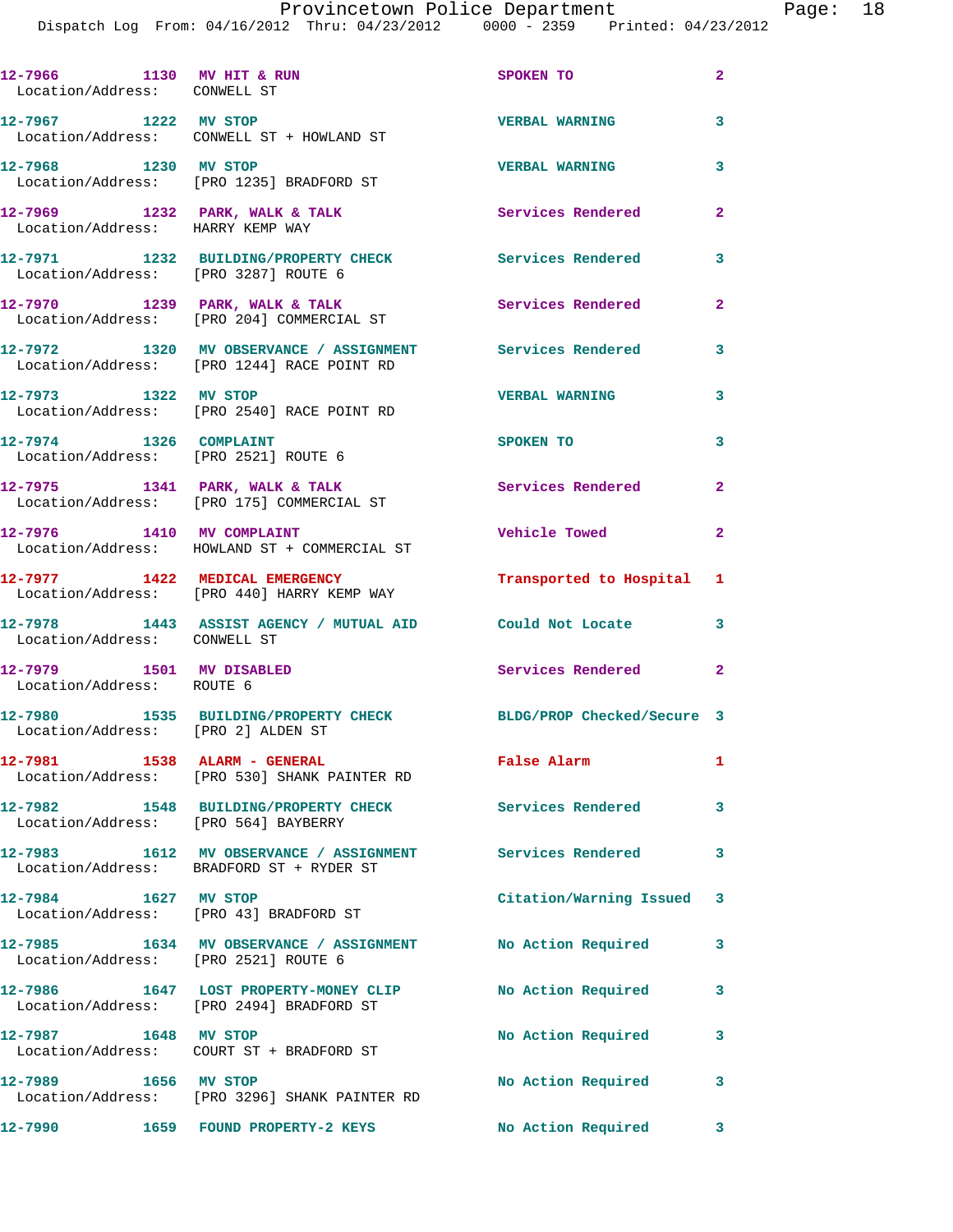|                                                    | Dispatch Log From: 04/16/2012 Thru: 04/23/2012 0000 - 2359 Printed: 04/23/2012                                  | Provincetown Police Department Page: 19 |                |  |
|----------------------------------------------------|-----------------------------------------------------------------------------------------------------------------|-----------------------------------------|----------------|--|
|                                                    | Location/Address: [PRO 3207] COMMERCIAL ST                                                                      |                                         |                |  |
| 12-7991 1709 MV STOP                               | Location/Address: STANDISH ST + COMMERCIAL ST                                                                   | Citation/Warning Issued 3               |                |  |
|                                                    | 12-7992 1741 BUILDING/PROPERTY CHECK<br>Location/Address: [PRO 2483] COMMERCIAL ST                              | <b>Services Rendered</b>                | 3              |  |
| 12-7993 1744 ANIMAL CALL                           | Location/Address: [PRO 542] SHANK PAINTER RD                                                                    | Services Rendered                       | $\overline{2}$ |  |
|                                                    | 12-7994 1745 BUILDING/PROPERTY CHECK BLDG/PROP Checked/Secure 3<br>Location/Address: [PRO 488] MAYFLOWER ST     |                                         |                |  |
| 12-7995 1745 MV STOP                               | Location/Address: BRADFORD ST + WEST VINE ST                                                                    | Citation/Warning Issued 3               |                |  |
|                                                    | 12-7996 1806 COMPLAINT<br>Location/Address: [PRO 2818] CONWELL ST                                               | Could Not Locate                        | 3              |  |
|                                                    | 12-7997 1836 PARK, WALK & TALK<br>Location/Address: [PRO 3259] MACMILLAN                                        | <b>Services Rendered</b>                | $\mathbf{2}$   |  |
|                                                    | 12-7998 1840 MV OBSERVANCE / ASSIGNMENT No Action Required 3<br>Location/Address: RYDER ST + BRADFORD ST        |                                         |                |  |
| 12-7999 1844 MV STOP                               | Location/Address: [PRO 731] BRADFORD ST                                                                         | <b>VERBAL WARNING</b>                   | 3              |  |
|                                                    | 12-8000 1852 MV STOP<br>Location/Address: PRINCE ST + BRADFORD ST                                               | <b>VERBAL WARNING</b>                   | 3              |  |
| 12-8001 1859 MV STOP                               | Location/Address: CARVER ST + BRADFORD ST                                                                       | <b>VERBAL WARNING</b>                   | 3              |  |
|                                                    | 12-8002 1902 MV OBSERVANCE / ASSIGNMENT Services Rendered<br>Location/Address: HOWLAND ST + BRADFORD ST         |                                         | 3              |  |
| Location/Address: [PRO 2479] ROUTE 6               | 12-8003 1909 MV STOP                                                                                            | Citation/Warning Issued 3               |                |  |
| 1911 FOLLOW UP<br>12-8004                          | Location/Address: [PRO 346] COMMERCIAL ST                                                                       | No Action Required                      | $\mathbf{2}$   |  |
| 12-8005 1915 MV STOP<br>Location/Address: BANGS ST |                                                                                                                 | <b>VERBAL WARNING</b>                   | 3              |  |
|                                                    | 12-8007 1921 MEDICAL EMERGENCY<br>Location/Address: [PRO 395] COMMERCIAL ST                                     | Transported to Hospital 1               |                |  |
| Location/Address: [PRO 2513] ROUTE 6               | 12-8006 1922 MV OBSERVANCE / ASSIGNMENT No Action Required                                                      |                                         | 3              |  |
| 12-8008 1931 MV STOP                               | Location/Address: [PRO 357] COMMERCIAL ST                                                                       | <b>VERBAL WARNING</b>                   | 3              |  |
|                                                    | 12-8009 1938 BUILDING/PROPERTY CHECK BLDG/PROP Checked/Secure 3<br>Location/Address: [PRO 2898] JEROME SMITH RD |                                         |                |  |
| 12-8010 1938 MV STOP                               | Location/Address: BRADFORD ST + HANCOCK ST                                                                      | <b>VERBAL WARNING</b>                   | 3              |  |
| 12-8011 1940 MV STOP<br>Location/Address: ROUTE 6  |                                                                                                                 | <b>VERBAL WARNING</b>                   | 3              |  |
| 12-8012 1945 MV STOP                               | Location/Address: [PRO 413] CONWELL ST                                                                          | <b>VERBAL WARNING</b>                   | 3              |  |
|                                                    | 12-8013 1955 BUILDING/PROPERTY CHECK BLDG/PROP Checked/Secure 3<br>Location/Address: [PRO 2206] COMMERCIAL ST   |                                         |                |  |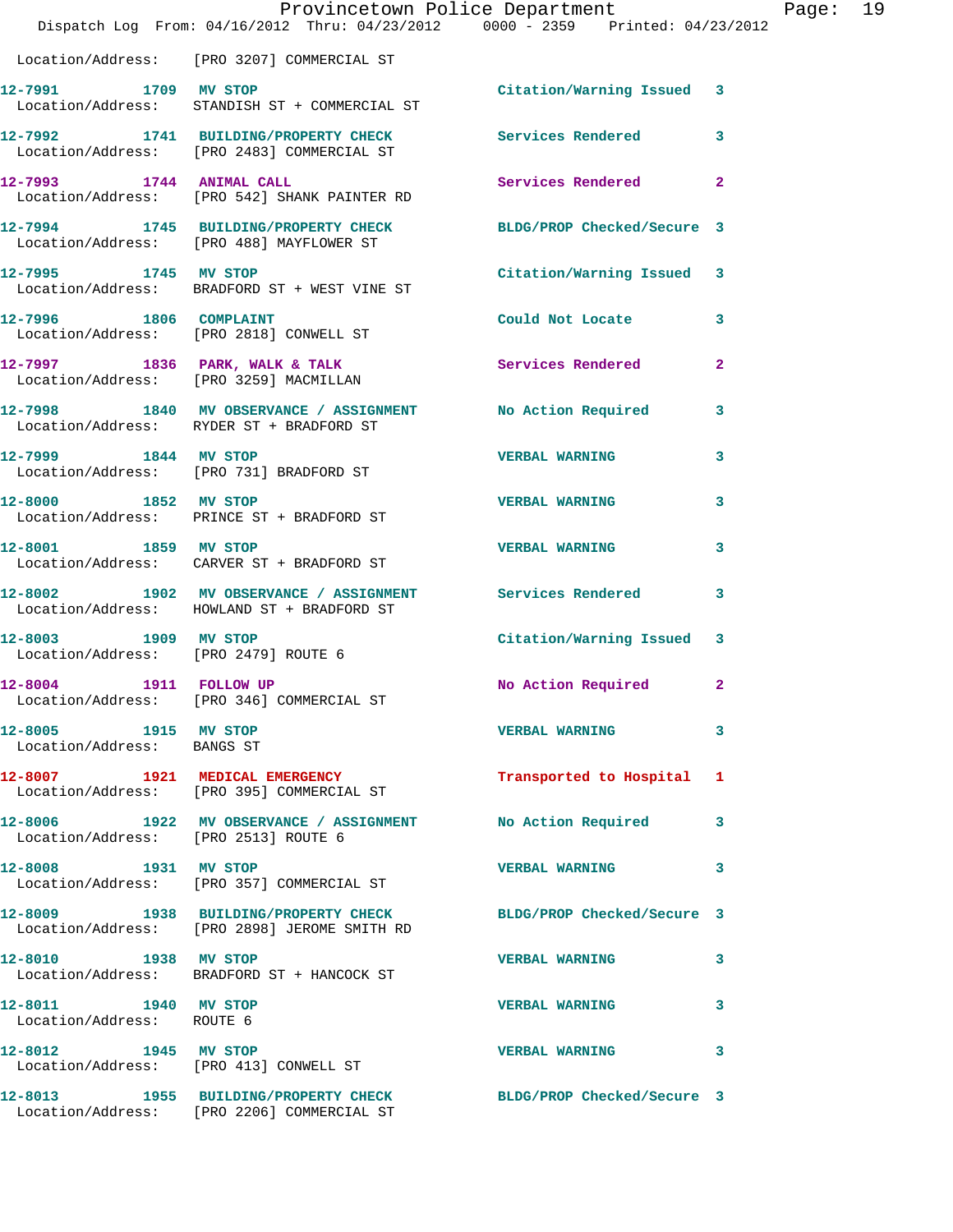|                                                       | Provincetown Police Department The Rage: 20<br>Dispatch Log From: 04/16/2012 Thru: 04/23/2012 0000 - 2359 Printed: 04/23/2012 |                                                                                                                 |                            |   |  |
|-------------------------------------------------------|-------------------------------------------------------------------------------------------------------------------------------|-----------------------------------------------------------------------------------------------------------------|----------------------------|---|--|
|                                                       | 12-8014 1956 BUILDING/PROPERTY CHECK BLDG/PROP Checked/Secure 3<br>Location/Address: [PRO 16] BRADFORD ST                     |                                                                                                                 |                            |   |  |
|                                                       | 12-8015 2001 MV STOP<br>Location/Address: [PRO 51] BRADFORD ST                                                                | <b>VERBAL WARNING 3</b>                                                                                         |                            |   |  |
| 12-8016 2005 TRESPASS<br>Location/Address: CONWELL ST |                                                                                                                               | Could Not Locate 2                                                                                              |                            |   |  |
|                                                       | 12-8017 2039 BUILDING/PROPERTY CHECK BLDG/PROP Checked/Secure 3<br>Location/Address: [PRO 2540] RACE POINT RD                 |                                                                                                                 |                            |   |  |
|                                                       | 12-8018 2041 MV STOP<br>Location/Address: [PRO 413] CONWELL ST                                                                | VERBAL WARNING 3                                                                                                |                            |   |  |
|                                                       | 12-8019 2101 MV STOP<br>Location/Address: HOWLAND ST + BRADFORD ST                                                            | VERBAL WARNING 3                                                                                                |                            |   |  |
|                                                       | 12-8020 2114 BUILDING/PROPERTY CHECK BLDG/PROP Checked/Secure 3<br>Location/Address: [PRO 3259] MACMILLAN                     |                                                                                                                 |                            |   |  |
|                                                       | 12-8021 2122 TRESPASS<br>Location/Address: [PRO 542] SHANK PAINTER RD                                                         | SPOKEN TO THE STRIKE SPOKEN OF THE STRIKE SPOKEN OF THE STRIKE STRIKE STRIKE STRIKE STRIKE STRIKE STRIKE STRIKE | $\overline{\phantom{0}}$ 2 |   |  |
|                                                       | 12-8022 2154 BUILDING/PROPERTY CHECK BLDG/PROP Checked/Secure 3<br>Location/Address: [PRO 175] COMMERCIAL ST                  |                                                                                                                 |                            |   |  |
|                                                       | 12-8023 2159 MV OBSERVANCE / ASSIGNMENT Services Rendered 3<br>Location/Address: BRADFORD ST + RYDER ST                       |                                                                                                                 |                            |   |  |
| Location/Address: [PRO 571] ALDEN ST                  | 12-8024 2201 BUILDING/PROPERTY CHECK BLDG/PROP Checked/Secure 3                                                               |                                                                                                                 |                            |   |  |
|                                                       | 12-8025 2205 MV STOP<br>Location/Address: [PRO 2277] BRADFORD ST                                                              | <b>VERBAL WARNING</b>                                                                                           | 3                          |   |  |
| Location/Address: GEORGES PATH                        | 12-8026 2210 911 GENERAL/MISDIAL SPOKEN TO                                                                                    |                                                                                                                 | 1                          |   |  |
|                                                       | 12-8027 2211 MV COMPLAINT<br>Location/Address: COMMERCIAL ST + BANGS ST                                                       | Services Rendered 2                                                                                             |                            |   |  |
|                                                       | 12-8029 2255 BUILDING/PROPERTY CHECK<br>Location/Address: [PRO 545] SHANKPAINTER RD                                           | BLDG/PROP Checked/Secure 3                                                                                      |                            |   |  |
| Location/Address: [PRO 444] HIGH POLE                 | 12-8030 2304 BUILDING/PROPERTY CHECK BLDG/PROP Checked/Secure 3                                                               |                                                                                                                 |                            |   |  |
| 12-8031 2318 MV STOP                                  | Location/Address: [PRO 2513] ROUTE 6                                                                                          | VERBAL WARNING 3                                                                                                |                            |   |  |
|                                                       | 12-8032 2343 BUILDING/PROPERTY CHECK BLDG/PROP Checked/Secure 3<br>Location/Address: [PRO 175] COMMERCIAL ST                  |                                                                                                                 |                            |   |  |
|                                                       | 12-8033 2347 PARK, WALK & TALK<br>Location/Address: [PRO 105] COMMERCIAL ST                                                   | Services Rendered 2                                                                                             |                            |   |  |
|                                                       | 12-8034 2350 MV OBSERVANCE / ASSIGNMENT No Action Required 3<br>Location/Address: RYDER ST + BRADFORD ST                      |                                                                                                                 |                            |   |  |
| For Date: $04/22/2012$ - Sunday                       |                                                                                                                               |                                                                                                                 |                            |   |  |
|                                                       | 12-8036 0032 LOBBY TRAFFIC<br>Location/Address: [PRO 542] SHANK PAINTER RD                                                    | Services Rendered 2                                                                                             |                            | 8 |  |
|                                                       | 12-8037 0034 BUILDING/PROPERTY CHECK BLDG/PROP Checked/Secure 3<br>Location/Address: [PRO 2483] COMMERCIAL ST                 |                                                                                                                 |                            |   |  |

**12-8038 0051 PARK, WALK & TALK No Action Required 2** 

Location/Address: [PRO 2222] COMMERCIAL ST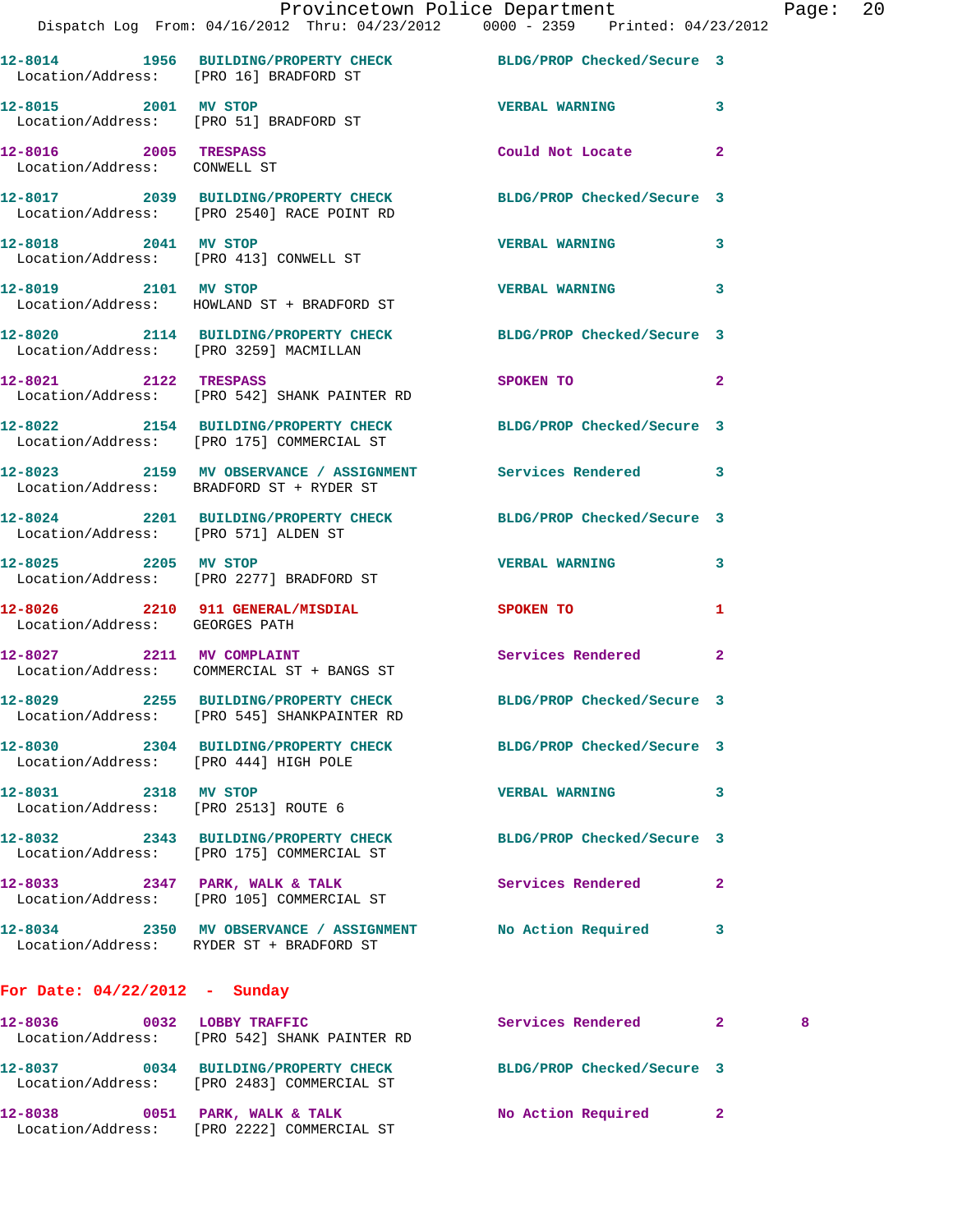|                                                                  | 12-8039 0110 BUILDING/PROPERTY CHECK<br>Location/Address: [PRO 1638] COMMERCIAL ST    | BLDG/PROP Checked/Secure 3 |              |
|------------------------------------------------------------------|---------------------------------------------------------------------------------------|----------------------------|--------------|
| 12-8040 0233 SUSPICIOUS NOISE                                    | Location/Address: [PRO 1577] HOWLAND ST                                               | SPOKEN TO                  | $\mathbf{2}$ |
| Location/Address: [PRO 3287] ROUTE 6                             | 12-8041 0318 BUILDING/PROPERTY CHECK                                                  | BLDG/PROP Checked/Secure 3 |              |
|                                                                  | 12-8042 0402 BUILDING/PROPERTY CHECK<br>Location/Address: [PRO 519] RACE POINT RD     | BLDG/PROP Checked/Secure 3 |              |
|                                                                  | 12-8043 0609 BUILDING/PROPERTY CHECK<br>Location/Address: [PRO 2206] COMMERCIAL ST    | BLDG/PROP Checked/Secure 3 |              |
| Location/Address: [PRO 564] BAYBERRY                             | 12-8044 0614 BUILDING/PROPERTY CHECK                                                  | BLDG/PROP Checked/Secure 3 |              |
|                                                                  | 12-8045 0753 BUILDING/PROPERTY CHECK<br>Location/Address: [PRO 517] RACE POINT RD     | BLDG/PROP Checked/Secure 3 |              |
|                                                                  | 12-8046 0813 BUILDING/PROPERTY CHECK<br>Location/Address: [PRO 440] HARRY KEMP WAY    | BLDG/PROP Checked/Secure 3 |              |
|                                                                  |                                                                                       |                            | 3            |
| 12-8048 0820 ANIMAL CALL<br>Location: SNAIL RD                   |                                                                                       | Services Rendered          | 2            |
| 12-8049 0830 MV DISABLED<br>Location/Address: [PRO 2513] ROUTE 6 |                                                                                       | Vehicle Towed              | 2            |
| 12-8050 0837 MV STOP<br>Location/Address: [PRO 2521] ROUTE 6     |                                                                                       | <b>VERBAL WARNING</b>      | 3            |
| 12-8051 0849 191 OUT OF TOWN                                     |                                                                                       | <b>Services Rendered</b>   | 3            |
|                                                                  | 12-8052 0852 BUILDING/PROPERTY CHECK<br>Location/Address: [PRO 1638] COMMERCIAL ST    | No Action Required         | 3            |
| Location/Address: [PRO 512] PRINCE ST                            | 12-8053 0852 BUILDING/PROPERTY CHECK                                                  | No Action Required 3       |              |
| 12-8054 0909 PARK, WALK & TALK                                   | Location/Address: [PRO 2992] COMMERCIAL ST                                            | Services Rendered          |              |
| 12-8055 1009 MV STOP                                             | Location/Address: [PRO 539] SHANK PAINTER RD                                          | <b>VERBAL WARNING</b>      | 3            |
|                                                                  | 12-8056 1015 ASSIST AGENCY / MARCY OIL<br>Location/Address: [PRO 2089] MILLER HILL RD | <b>Services Rendered</b>   | 3            |
| Location/Address: SHANKPAINTER RD                                | 12-8057 1035 MV OBSERVANCE / ASSIGNMENT                                               | <b>No Action Required</b>  | 3            |
| 12-8058 1040 MV COMPLAINT                                        | Location/Address: [PRO 204] COMMERCIAL ST                                             | Services Rendered          | $\mathbf{2}$ |
| 12-8059 1041 MV STOP                                             | Location/Address: [PRO 2647] SHANK PAINTER RD                                         | <b>VERBAL WARNING</b>      | 3            |
| Location/Address: [PRO 564] BAYBERRY                             | 12-8060 1051 BUILDING/PROPERTY CHECK                                                  | BLDG/PROP Checked/Secure 3 |              |
|                                                                  | 12-8061 1102 BUILDING/PROPERTY CHECK<br>Location/Address: [PRO 106] COMMERCIAL ST     | No Action Required         | 3            |
| 12-8062 1142 MV COMPLAINT                                        | Location/Address: [PRO 3167] COMMERCIAL ST                                            | Services Rendered          | $\mathbf{2}$ |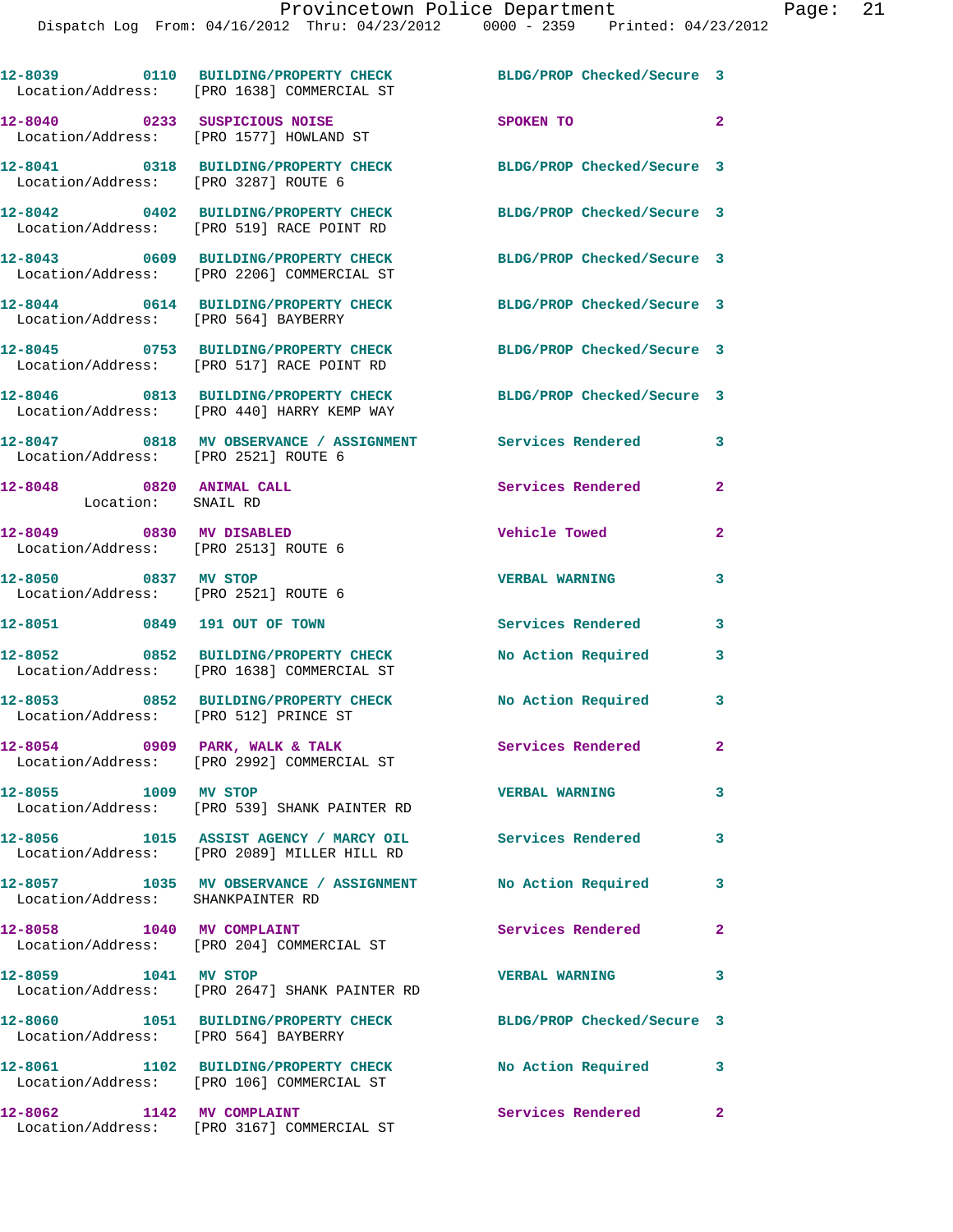|                                        | 12-8063 1204 COMPLAINT/MISSING PROPERTY SPOKEN TO<br>Location/Address: [PRO 734] BRADFORD ST          |                            | 3            |
|----------------------------------------|-------------------------------------------------------------------------------------------------------|----------------------------|--------------|
|                                        | $12-8064$ 1216 PARK, WALK & TALK<br>Location/Address: [PRO 106] COMMERCIAL ST                         | Services Rendered          | $\mathbf{2}$ |
|                                        | 12-8065 1411 LOST TAN PURSE/FOUND<br>Location/Address: [PRO 542] SHANK PAINTER RD                     | <b>Services Rendered</b>   | 3            |
| Location/Address: [PRO 564] BAYBERRY   | 12-8066 1516 BUILDING/PROPERTY CHECK                                                                  | BLDG/PROP Checked/Secure 3 |              |
|                                        | 12-8067 1541 FOUND CHECK<br>Location/Address: [PRO 542] SHANK PAINTER RD                              | Services Rendered          | 3            |
|                                        | 12-8071 1552 MV OBSERVANCE / ASSIGNMENT<br>Location/Address: BRADFORD ST + RYDER ST                   | Citation/Warning Issued 3  |              |
|                                        | 12-8068 1553 MV OBSERVANCE / ASSIGNMENT Services Rendered<br>Location/Address: RYDER ST + BRADFORD ST |                            | 3            |
| 12-8069 1559 MV STOP                   | Location/Address: [PRO 37] BRADFORD ST                                                                | Citation/Warning Issued 3  |              |
| Location/Address: [PRO 2518] ROUTE 6   | 12-8072 1604 MV OBSERVANCE / ASSIGNMENT Services Rendered                                             |                            | 3            |
| Location/Address: [PRO 2518] ROUTE 6   | 12-8073 1606 MV OBSERVANCE / ASSIGNMENT No Action Required                                            |                            | 3            |
| Location/Address: ROUTE 6 + HOWLAND ST | 12-8070 1607 MV OBSERVANCE / ASSIGNMENT Services Rendered                                             |                            | 3            |
|                                        | 12-8074 1743 ALARM - GENERAL<br>Location/Address: [PRO 3237] COMMERCIAL ST                            | <b>False Alarm</b>         | 1            |
|                                        | 12-8075 1846 BUILDING/PROPERTY CHECK<br>Location/Address: [PRO 175] COMMERCIAL ST                     | BLDG/PROP Checked/Secure 3 |              |
| Location/Address: [PRO 521] ROUTE 6    | 12-8076 1856 BUILDING/PROPERTY CHECK                                                                  | Services Rendered 3        |              |
|                                        | 12-8077 1857 BUILDING/PROPERTY CHECK<br>Location/Address: [PRO 2206] COMMERCIAL ST                    | BLDG/PROP Checked/Secure 3 |              |
| 12-8078 1900 ASSIST CITIZEN            | Location/Address: [PRO 745] BRADFORD ST                                                               | <b>Services Rendered</b>   | 3            |
|                                        | Location/Address: [PRO 2792] COMMERCIAL ST                                                            | <b>VERBAL WARNING</b>      | 3            |
|                                        | 12-8080 1919 BUILDING/PROPERTY CHECK<br>Location/Address: [PRO 391] COMMERCIAL ST                     | <b>Services Rendered</b>   | 3            |
| 12-8081 1938 MV STOP                   | Location/Address: COURT ST + BRADFORD ST                                                              | <b>VERBAL WARNING</b>      | 3            |
| 12-8082 2014 DISTURBANCE               | Location/Address: [PRO 539] SHANK PAINTER RD                                                          | Peace Restored             | 1            |
|                                        | 12-8083 2141 BUILDING/PROPERTY CHECK<br>Location/Address: [PRO 2483] COMMERCIAL ST                    | <b>Services Rendered</b>   | 3            |
|                                        | 12-8084 2156 BUILDING/PROPERTY CHECK<br>Location/Address: [PRO 2898] JEROME SMITH RD                  | BLDG/PROP Checked/Secure 3 |              |
| 12-8085 2318 911 GENERAL               | Location/Address: [PRO 2301] COMMERCIAL ST                                                            | No Action Required         | 1            |
|                                        |                                                                                                       |                            | 3            |